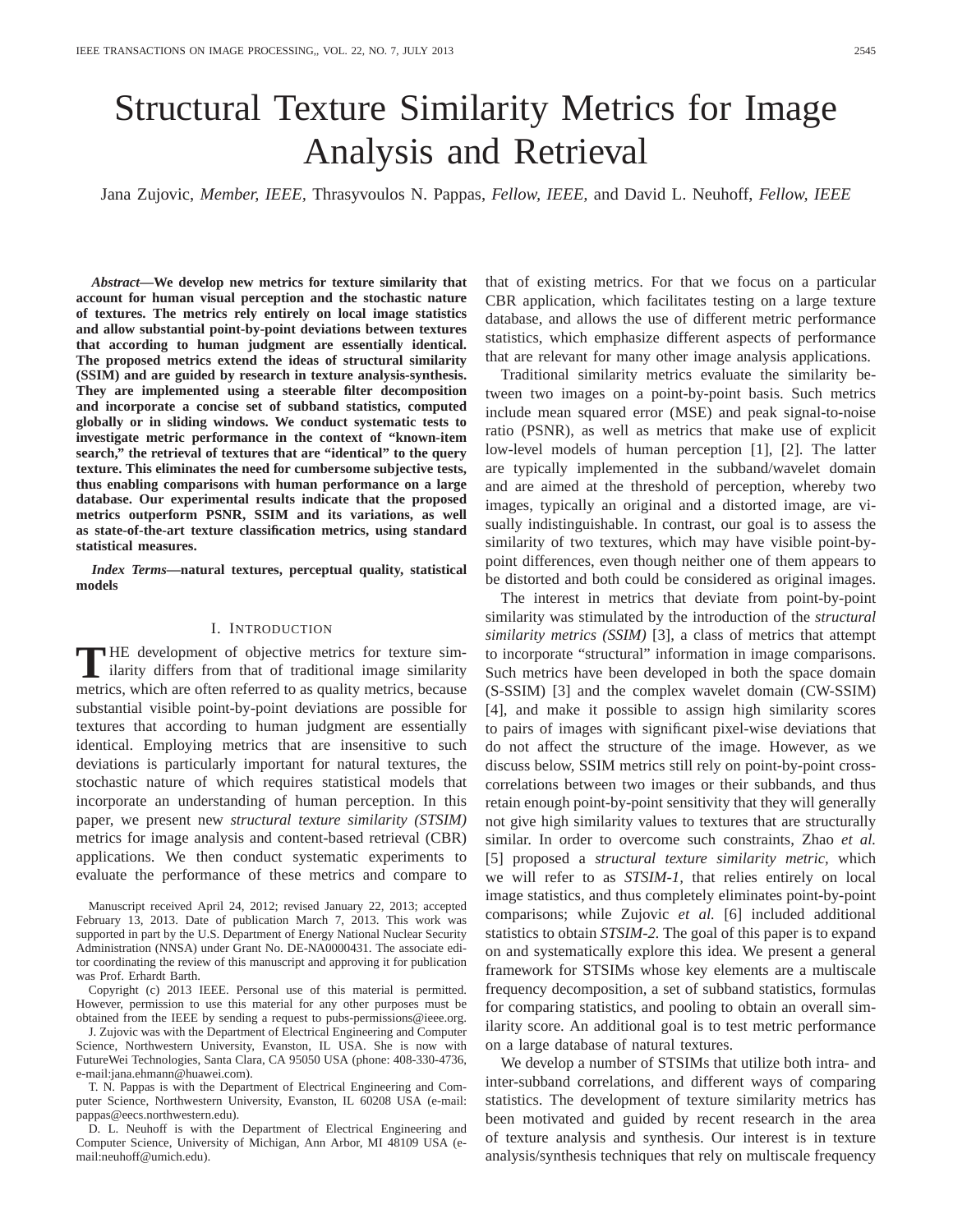

Fig. 1. Constructing a database of identical textures: original and cutouts

decompositions [7]–[11]. The most impressive and complete results were presented by Portilla and Simoncelli [11], who developed a technique based on an elaborate statistical model for texture images that is consistent with human perception. It is based on the steerable filter decomposition [12] and relies on a model with several hundred parameters to capture a very wide class of textures. While in principle a direct comparison of the model parameters can form the basis for a texture similarity metric, our goal is to show that a successful similarity metric can be based on significantly fewer parameters.

A number of applications can make use of STSIMs, and each application imposes different requirements on metric performance and testing procedures. For example, in image compression it is important that the metric exhibit a monotonic relationship between measured and perceived distortion, while in image retrieval applications it may be sufficient for the metric to distinguish between similar and dissimilar images without a need for precise ordering. The focus of this paper is on CBR, and in particular, on the recovery of textures that are *identical* to a query texture, in the sense that they could be patches from a large perceptually uniform texture, as shown in Figure 1. However, these metrics have also been used in image compression [13]. Note that the patches at the bottom of Fig. 1 have visible point-by-point differences, but to a human observer there is no doubt that they are the same texture. The zebra example was chosen to emphasize the point; typical textures are not as coarse as this. Retrieval of identical textures is important in CBR when one may be seeking images that contain a particular texture (material, fabric, pattern, etc.), as well as in some near-threshold coding applications. The problem of searching for a known target image in a database has been extensively studied by the text retrieval community and is referred to as *known-item search* [14]. It has also been addressed by the image processing community for texture retrieval applications [15]–[17].

The evaluation of image similarity metrics, in general, requires extensive subjective tests, with several human subjects and a large number of image pairs. It also requires appropriate statistical measures of performance. Depending on the performance requirements, a number of traditional statistical measures can be used. For example, Spearman's rank correlation coefficient and Kendall's tau rank correlation coefficient can be used when a monotonic relationship between subjective similarity scores and metric values is desired [6], while Pearson's correlation coefficient can be used when a linear relationship is important [18]. In [5], the performance criterion was whether a metric can distinguish between similar and dissimilar pairs, irrespective of the ordering within each group. This idea was further explored in [19], where we argued that the combination of testing procedure and statistical performance measure is critical for obtaining meaningful results.

The advantage of evaluating metric performance in the context of retrieving identical textures is that the ground truth is known, and therefore no subjective tests are required. Of course, the ground truth is known to the extent that the texture from which the identical patches are obtained is perceptually uniform. Another advantage of evaluating a metric in this context is the availability of a number of well-established statistical performance measures, which include *precision at one* (measures in how many cases the first retrieved document is relevant), *mean reciprocal rank* (measures how far away from the first retrieved document is the first relevant one), *mean average precision,* and *receiver operating characteristics.*

In evaluating the similarity of two textures, one has to take into account both the color composition and the spatial texture patterns. In [6] we proposed a new structural texture similarity metric that separates the computation of similarity in terms of grayscale texture and color composition, and then combines them into a single metric. However, our subjective tests indicate that the two attributes are quite separate and that there are considerable inconsistencies in the weights that human subjects give to the two components [6], [19]. Thus, for the present study, we focus only on grayscale textures. We present a general framework for STSIMs that includes the metrics proposed in [5] and [6], as well as a new metric that relies on the Mahalanobis distance between vectors of subband statistics (*STSIM-M*).

Initial experiments with STSIM-2 were performed on a database of 748 natural textures [20]. In this paper, we present experimental results with two databases with a total of 1363 distinct texture images, extracted from 486 larger texture images. Our results indicate that the proposed metrics substantially outperform existing metrics in the retrieval of identical textures, according to all of the standard statistical measures mentioned above, each of which emphasizes different aspects of metric performance.

The paper is organized as follows. Section II reviews grayscale texture similarity metrics, including SSIM metrics. The proposed STSIM metrics are discussed in Section III. Section IV presents the experimental results. Our conclusions are summarized in Section V.

# II. REVIEW OF GRAYSCALE SIMILARITY METRICS

In this section, we review grayscale image similarity metrics and discuss their applicability to texture images. Such metrics can easily be extended to color by applying the grayscale metric to each of three color components in a trichromatic space, as is sometimes done in compression applications.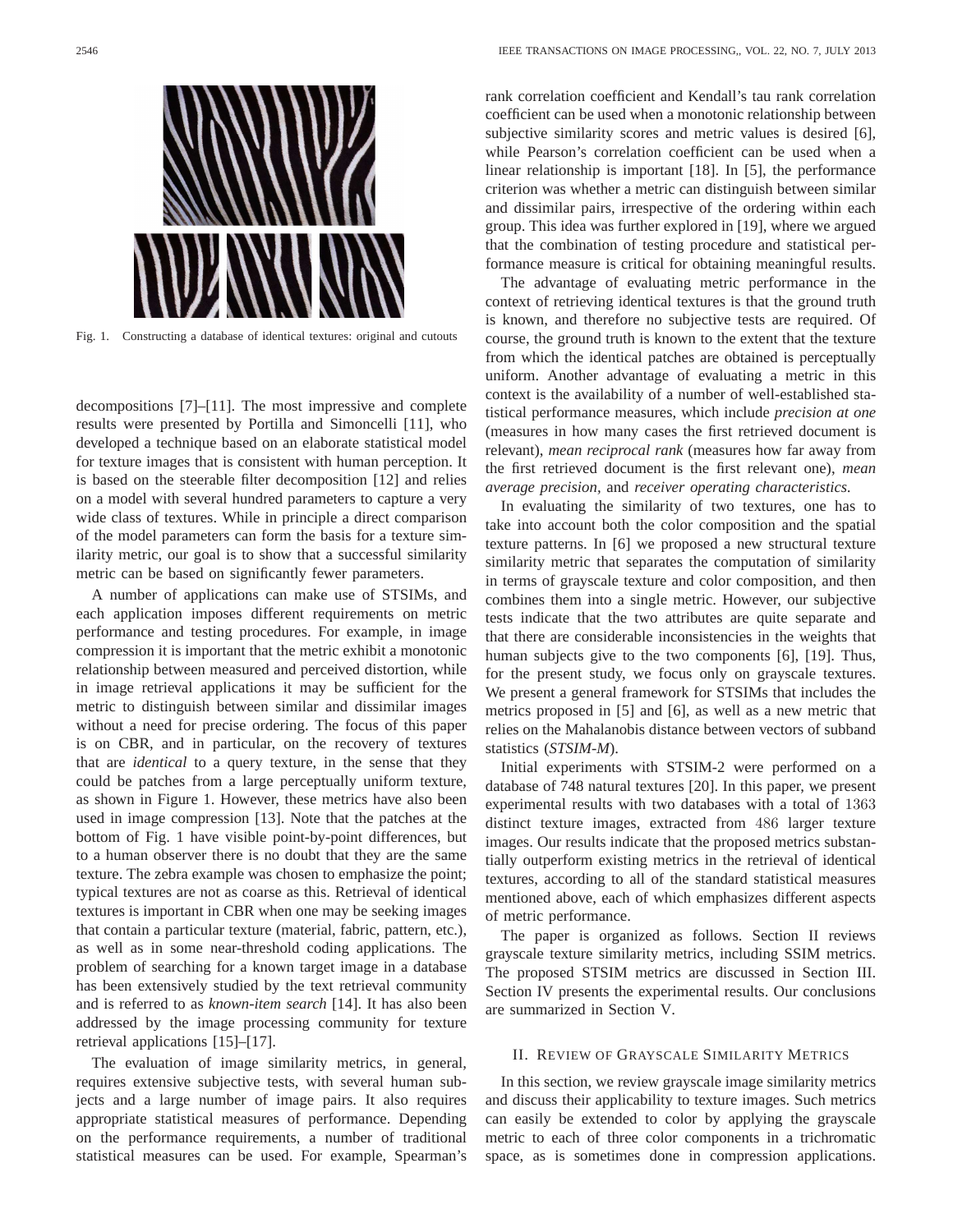

Fig. 2. Illustration of inadequacy of PSNR for texture similarity. Subjective similarity increases left to right, while PSNR indicates the opposite.

However, as we have argued in [6], [21], it is more effective to decouple the grayscale and color composition similarity of an image. So, we restrict our discussion – and this paper – to the grayscale case.

Image similarity metrics can be broadly grouped into two categories: (1) image quality or fidelity metrics that attempt to quantify the (ideally perceptual) difference between an original and a distorted image, and (2) image similarity metrics that compare two images without any judgment about quality. The former are aimed at image compression and the latter at CBR applications. The texture similarity metrics we propose in this paper fall somewhere between these two categories, and are intended for both applications, even though the focus of our experimental results will be on their retrieval abilities. Note that most of the metrics we discuss do not meet the formal definition of a metric, but we will refer to them as metrics anyway.

Another broad categorization of grayscale texture similarity metrics is into statistical and spectral metrics [22], [23]. Spectral analysis (subband decomposition) is essential if a metric is going to emulate human perception, while statistical analysis is necessary for embodying the stochastic nature of textures. It should thus not be surprising that the best metrics combine both attributes.

#### *A. Point-by-point Similarity Metrics*

Traditional metrics evaluate image similarity on a point-bypoint basis, and range from simple mean squared error (MSE) and peak signal-to-noise ratio (PSNR) to more sophisticated metrics that incorporate low-level models of human perception [1], [2]; we will refer to the latter as *perceptual quality metrics.* Note that even though the former are implemented in the image domain and the latter in the subband domain, in both cases the computation is done on a point-by-point basis. Figure 2 illustrates the failure of point-by-point metrics when evaluating texture similarity. Note that PSNR decreases with increasing texture similarity.

Note also that perceptual quality metrics that are aimed at near-threshold applications, whereby the original and reconstructed images are perceptually indistinguishable, are very sensitive to any image deviations that can be detected by the eye, as for example when comparing the identical texture patches of Fig. 1 and the two textures on the left of Fig. 2.

# *B. Texture Similarity Metrics*

As we mentioned above, image similarity metrics can be grouped into statistical and spectral methods. The statistical methods are based on calculating statistics of the gray levels in the neighborhood of each pixel (co-occurrence matrices, first and second order statistics, random field models, etc.) and then comparing the statistics of one image to those of another, while the spectral methods utilize the Fourier spectrum or a subband decomposition to characterize and compare textures.

We review statistical methods first. One of the best-known methods is based on co-occurrence matrices [24]–[26], which rely on relationships between the gray values of adjacent pixels, typically within a  $2 \times 2$  neighborhood. However, given the small size of the neighborhood, such methods are not wellsuited for computing similarity of textures other than the socalled microtextures [27].

Another approach is to rely on first and second order statistics. Chen *et al.* [28] used the local correlation coefficients for texture segmentation applications. However, as Julesz *et al.* [29], [30] have shown, humans can easily discriminate some textures that have the same second-order statistics. Thus, simple second order statistics of image pixels are not adequate for the evaluation of perceptual texture similarity.

Another class of statistical methods rely on Markov random fields (MRF) to model the distribution of pixel values in a texture [31], [32]. In combination with filtering theory, the MRF models can also be used for texture synthesis [33]. The main drawback of MRF-based approaches is that MRFs can only model a subset of textures.

Ojala *et al.* [16] utilize local binary patterns (LBP) to characterize textures, mainly for retrieval applications. Their method constructs binary patterns that describe the relative value of a pixel to image values in circles of different radii. It then constructs histograms of such patterns for each circle, on the basis of which it computes a log-likelihood statistic that two images come from the same class. This method is very simple yet effective for the task of texture classification. However, as we show in Section IV, it does not provide metric values that are comparable across different texture content.

The main advantage of these statistical approaches is their simplicity and computational efficiency for obtaining the texture features and carrying out comparisons. However, their simplicity is also their main drawback, as is their failure to incorporate models of human perception. Most of these methods have been applied to limited data sets and applications, and are likely to fail in more general problem settings.

The spectral methods provide a better link between pixel image representations and human perception. Initially, spectral methods were based on the Fourier transform, but given that the basis functions for Fourier analysis do not provide efficient localization of texture features [34], they were quickly replaced by wavelet/subband analysis methods, which provide a better tradeoff between spatial and frequency resolution.

Most of the recent spectral techniques extract the energies of different subbands, and use them as features for texture segmentation, classification, and CBR [27], [35]–[38]. One of the most effective classification techniques has been proposed by Do and Vetterli [38]; they use wavelet coefficients as features and show that their distribution can be modeled as a generalized Gaussian density, which requires the estimation of two parameters. They then base the classification on the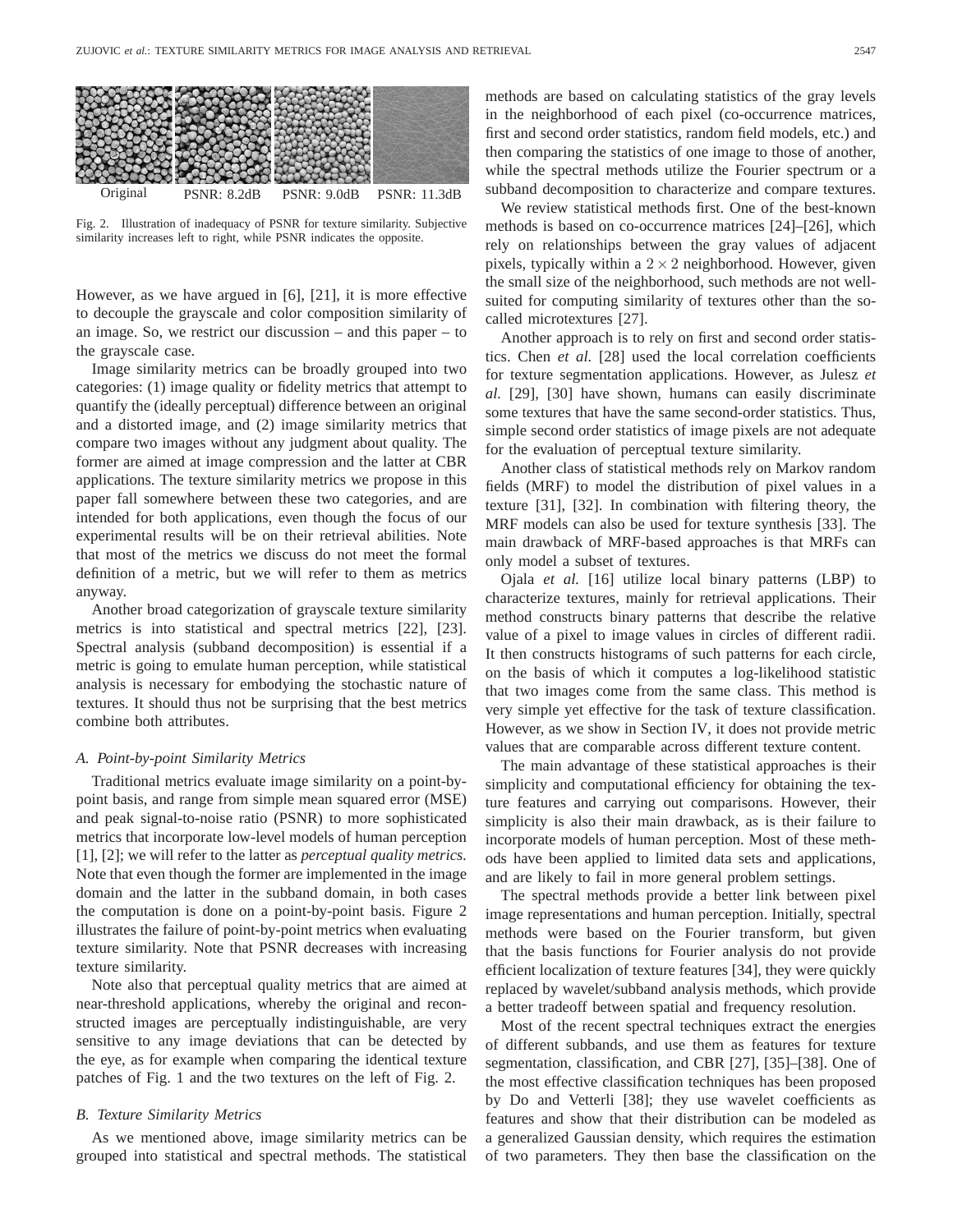Kullback-Leibler distance between two feature vectors.

Some spectral techniques rely on subband decompositions (filter banks) that explicitly model early processing stages of the human visual system (HVS). In addition to different spatial frequency channels, such decompositions are orientationsensitive, mimicking the orientation selectivity of simple receptive fields in the visual cortex of the higher vertebrates [39]. One example of such decompositions are Gabor filters [40], [41]. Several authors have used features extracted from such decompositions for a variety of applications (e.g., in [8], [35], [36], [42]–[45]). Manjunath and Ma [36] have utilized the mean and the standard deviation of the magnitude of the transform coefficients as features for representing the textures for classification and retrieval applications. Then, a measure of dissimilarity between two texture images is the normalized  $\ell^1$  distance between their respective two feature vectors.

Some methods for evaluating texture similarity combine the statistical and the spectral approaches. For example, Yang *et al.* [46] combine Gabor features and co-occurrence matrices for CBR applications. One of the MPEG-7 texture descriptors [47], the *homogeneous texture descriptor* also combines spectral and statistical techniques. It consists of the means and variances of the absolute values of the Gabor coefficients. Since these statistics are computed over the entire image, this descriptor is useful in characterizing images that contain homogeneous texture patterns. For non-homogeneous textures, the *edge histogram descriptor* partitions the image into 16 blocks, applies edge detection algorithms and computes local edge histograms for different edge directions. The *texture browsing descriptor*, attempts to capture higher-level perceptual attributes such as regularity, directionality, and coarseness, and is useful for crude classification of textures. These three types of MPEG-7 texture descriptors of MPEG-7 are described in detail in [48]. Ojala *et al.* [16] have shown that the MPEG-7 descriptors are rather limited and provide only crude texture retrieval results. A number of variations of the MPEG-7 techniques have also been developed, e.g., in [49].

Some of the techniques we have reviewed in this section have been shown to be quite effective in evaluating texture similarity in the context of clustering and segmentation tasks. However, there has been very little work towards evaluating their effectiveness in providing texture similarity scores that are consistent across texture content, agree with human judgments of texture similarity, and can be used in different applications. In Section III, we proposed metrics that attempt to achieve these goals, while in Section IV, we present systematic methods for evaluating metric performance.

# *C. Structural Similarity Metrics*

For supra-threshold applications, such as CBR and perceptually lossy compression, there is a need for metrics that can accommodate, i.e., give high similarity scores to, significant (visible) point-by-point differences as long as the overall quality and structure does not change from one image to the other. This was the primary motivation in the development of the SSIMs  $[3]$ , a class of metrics that attempt to – implicitly – incorporate high-level properties of the HVS. The goal is to allow non-structural contrast and intensity changes, as well as small translations, rotations, and scaling changes, that are detectable but do not affect the perceived quality of an image. The main approach for accomplishing this goal is to compare local image statistics in corresponding sliding windows (for example,  $7 \times 7$ ) in the two images and to pool the results of such comparisons. SSIMs can be applied in either the spatial or transform domain. When implemented in the image domain, the SSIM metric is invariant to luminance and contrast changes, but is sensitive to image translation, scaling, and rotation, as shown in [4]. When implemented in the complex wavelet domain, it is tolerant of small spatial shifts up to a few pixels, and consequently also small rotations or zoom [4].

The remainder of this subsection provides a brief review of SSIM in the spatial domain (S-SSIM) [3] and the complex wavelet domain (CW-SSIM) [4]. The main difference between the two implementations is that the former is applied directly to two images,  $\mathbf{x} = [x(i, j)]$  and  $\mathbf{y} = [y(i, j)]$ , whose similarity we wish to assess, while in the latter the images are first decomposed into subbands,  $x^m = [x^m(i, j)]$  and  $y^m = [y^m(i, j)]$ , using the complex steerable filter bank [12], and includes an extra subband pooling step. Otherwise, the two implementations are the same.

The SSIM metric can thus be applied to the images x and y or the subband images  $x^m$  and  $y^m$ . The two cases are differentiated by the presence of  $m$ . SSIM fixes a window size and shape (usually square), as well as a set of window positions within the images (typically increments of some sliding stepsize such as the window width). Then for each window position, it performs the following three steps.

First, it computes the mean and variance for each image within that window. For example, for  $x^m$ , these are

$$
\mu_{\mathbf{x}}^{m} = \mathbb{E}\left\{x^{m}(i,j)\right\} \tag{1}
$$

$$
(\sigma_{\mathbf{x}}^{m})^{2} = \mathbb{E}\left\{ [x^{m}(i,j) - \mu_{\mathbf{x}}^{m}] [x^{m}(i,j) - \mu_{\mathbf{x}}^{m}]^{*} \right\}. (2)
$$

where, although the notation does not show it,  $x^m$  refers to the portion of the image within the current window, and where  $\mathbb{E}\left\{x^m(i,j)\right\}$  denotes the empirical average of  $\mathbf{x}^m$  over spatial locations  $(i, j)$  within the window. SSIM also computes the covariance of  $x^m$  and  $y^m$  within corresponding windows:

$$
\sigma_{\mathbf{xy}}^m = \mathbb{E}\left\{ \left[ x^m(i,j) - \mu_{\mathbf{x}}^m \right] \left[ y^m(i,j) - \mu_{\mathbf{y}}^m \right]^* \right\}.
$$
 (3)

Second, it compares the corresponding means and variances for the given window position by computing the *luminance* term:

$$
l_{\mathbf{x},\mathbf{y}}^m = \frac{2\mu_{\mathbf{x}}^m \mu_{\mathbf{y}}^m + C_0}{(\mu_{\mathbf{x}}^m)^2 + (\mu_{\mathbf{y}}^m)^2 + C_0},\tag{4}
$$

and the *contrast* term:

$$
c_{\mathbf{x},\mathbf{y}}^m = \frac{2\sigma_{\mathbf{x}}^m \sigma_{\mathbf{y}}^m + C_1}{(\sigma_{\mathbf{x}}^m)^2 + (\sigma_{\mathbf{y}}^m)^2 + C_1},\tag{5}
$$

where  $C_0$  and  $C_1$  are small positive constants that are included so and that when the statistics are small the term will be close to 1. In addition, the covariance and variances for the window position are used to determine the *structure* term:

$$
s_{\mathbf{x},\mathbf{y}}^m = \frac{\sigma_{\mathbf{xy}}^m + C_2}{\sigma_{\mathbf{x}}^m \sigma_{\mathbf{y}}^m + C_2}.
$$
 (6)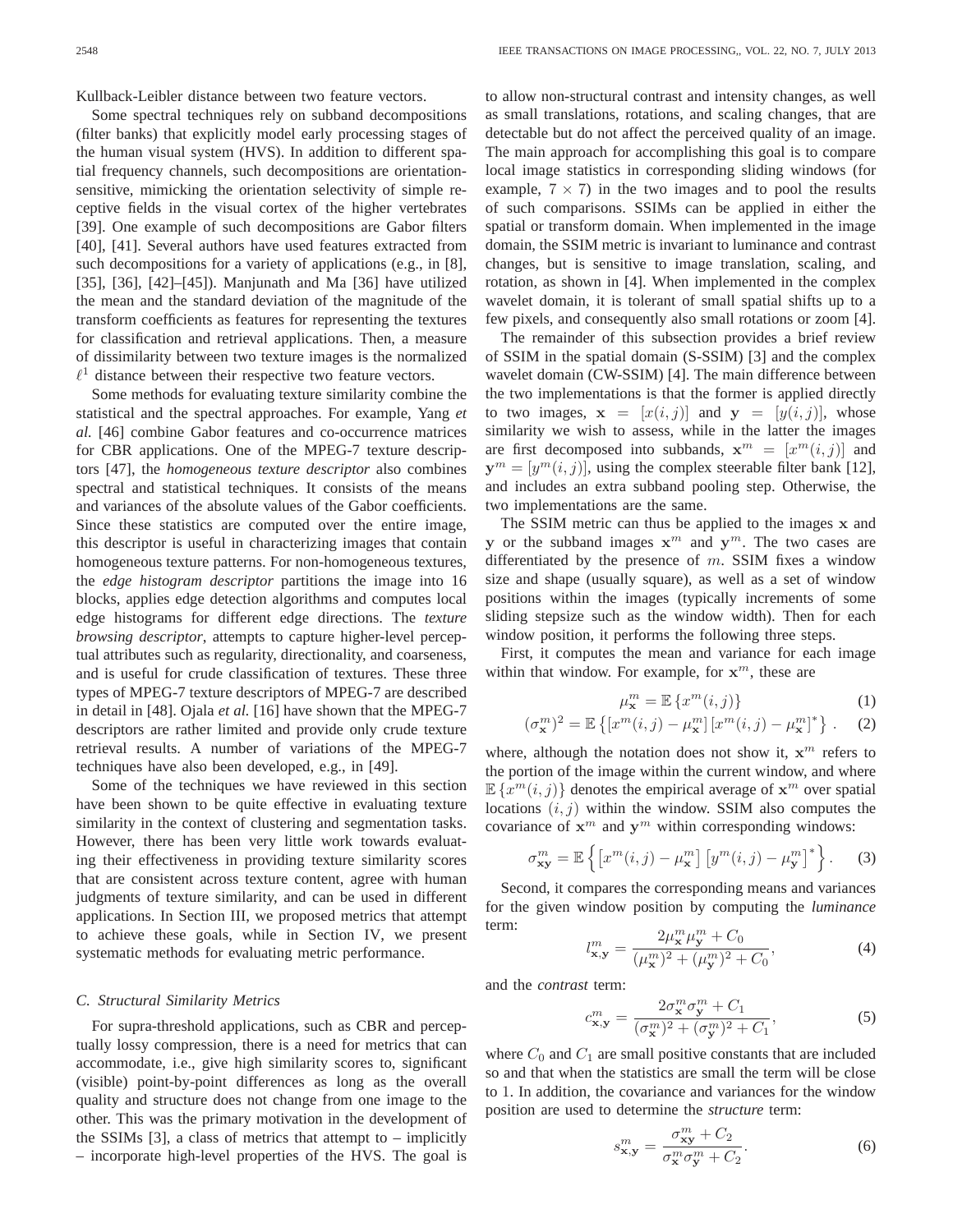

Fig. 3. (a) Steerable filter decomposition. (b) Crossband correlations

which, apart from the small constant  $C_2$ , is the crosscorrelation coefficient of the two patches.

Finally, it combines these three terms into the similarity value

$$
q_{\text{SSIM}}^m(\mathbf{x}, \mathbf{y}) = (l_{\mathbf{x}, \mathbf{y}}^m)^\alpha (c_{\mathbf{x}, \mathbf{y}}^m)^\beta (s_{\mathbf{x}, \mathbf{y}}^m)^\gamma, \tag{7}
$$

for some choice of positive numbers  $\alpha$ ,  $\beta$ , and  $\gamma$ , typically all set to 1. Note that CW-SSIM assumes that  $\mu_{\mathbf{x}}^m = 0$  for all subbands except the lowpass; it also uses the magnitude of  $\sigma_{xy}^m$ to make sure that all the terms in (7) are real. Note also that all of these terms take values in the interval  $[0, 1]$ , except for the "structure" term of S-SSIM, which takes values in  $[-1, 1]$ . The similarity values computed for all window positions are then pooled by averaging to obtain the SSIM value  $Q_{\text{SSIM}}^{m}(\mathbf{x}, \mathbf{y})$ over all spatial locations.

In the complex wavelet version of SSIM (CW-SSIM) [4], the images x and y are first decomposed into  $N_b = N_s \cdot N_o + 2$ subbands using the complex steerable filter bank [12]. Here,  $N_s$  denotes the number of scales,  $N_o$  the number of orientations, and the "+2" accounts for the (innermost) *lowpass* and outermost *highpass* bands, which are not subdivided into different orientations and which have real-valued coefficients, in contrast to the complex coefficients of the  $N_s \cdot N_o$  other bands. Figure 3(a) illustrates the passbands of the steerable filter decomposition with  $N_s = 3$  scales and  $N_o = 4$ orientations. The similarity values are computed for each subband as in  $(7)$  and then pooled across subbands, typically by averaging.

Note that SSIM metrics incorporate implicit contrast masking – as opposed to explicit contrast masking in perceptual quality metrics – as the luminance  $(4)$  and contrast  $(5)$ terms are scaled by the values of the mean and variance, respectively, and are thus weighted by how visible they are. On the other hand, subband noise sensitivities – for a given display resolution and viewing distance – are not implicit but can be easily incorporated into the CW-SSIM metric to obtain a perceptually weighted metric (WCW-SSIM) [50]. Such perceptual weighting is useful for measuring distortions that are dependent on viewing distance, such as white noise and DCT compression [50].

# III. STRUCTURAL TEXTURE SIMILARITY METRICS

As mentioned in Section II, spectral (subband) analysis is needed to model early processing in the HVS, while statistical analysis is necessitated by the stochastic nature of textures. The steerable filter SSIM implementations [4] seem to provide the right ingredients for a perceptual approach to texture similarity. First, steerable filters, like Gabor filters, are inspired by biological visual processing. Second, the most important idea behind the SSIM approach [3] for image quality is the fact that it replaces point-by-point comparisons with comparisons of region statistics. However, the "structure" term of (6), which gives SSIM its name, is actually a point-by-point comparison. This follows from the fact that the cross-correlation between the patches of two images in (3) is computed on a point-bypoint basis. Moreover, Reibman and Poole [51] have shown that the image domain SSIM has a direct connection to MSE. This does not hold for CW-SSIM, which is tolerant of small shifts since such perturbations produce consistent phase shifts of the transform coefficients, and thus do not change the relative phase patterns that characterize local image features [4]. However, the amount of shifts the CW-SSIM can tolerate is small and independent of metric parameters. On the other hand, pairs of texture images can have large point-by-point differences and pixel shifts, while still preserving a high degree of similarity.

Thus, in order to fully embrace the SSIM idea of relying on local image statistics, and to develop a metric that can address the peculiarities of the texture similarity problem, we need to completely eliminate point-by-point comparisons by dropping the "structure" term, and to replace it with additional statistics, and comparisons thereof, that reflect the most discriminating texture characteristics. This paper proposes a general framework for STSIM metrics that take the following form:

- 1) A *multiscale frequency decomposition:* Such decompositions can be real or complex. In the following, we will use the three-scale, four-orientation steerable filter decomposition of Figure 3(a) – as in CW-SSIM.
- 2) A number of *subband statistics:* Each statistic corresponds to one image and is computed within one window in that image. Statistics are computed within a subband or across subbands.
- 3) The window over which the statistics are computed can be *local* (sliding window) or *global* (the entire image).
- 4) A means for *comparing (corresponding) subband statistics*, one from each image whose similarity we wish to assess: The particular formula depends on the range of values that the statistic takes, and yields a nonnegative number that represents the similarity or dissimilarity of the two statistics.
- 5) Three types of *pooling* to obtain an overall (dis)similarity score: One that combines (dis)similarity scores for all statistics that correspond to a given subband, one that pools across subbands, and one that pools across window positions. As we will see, pooling can be done additively or multiplicatively. The order of the pooling can be selected to provide similarity scores for a particular subband or window location.

Note that the "structure" term of SSIM does not fit the above description, because the statistic it computes involves two images, and because it is not a comparison of two statistics.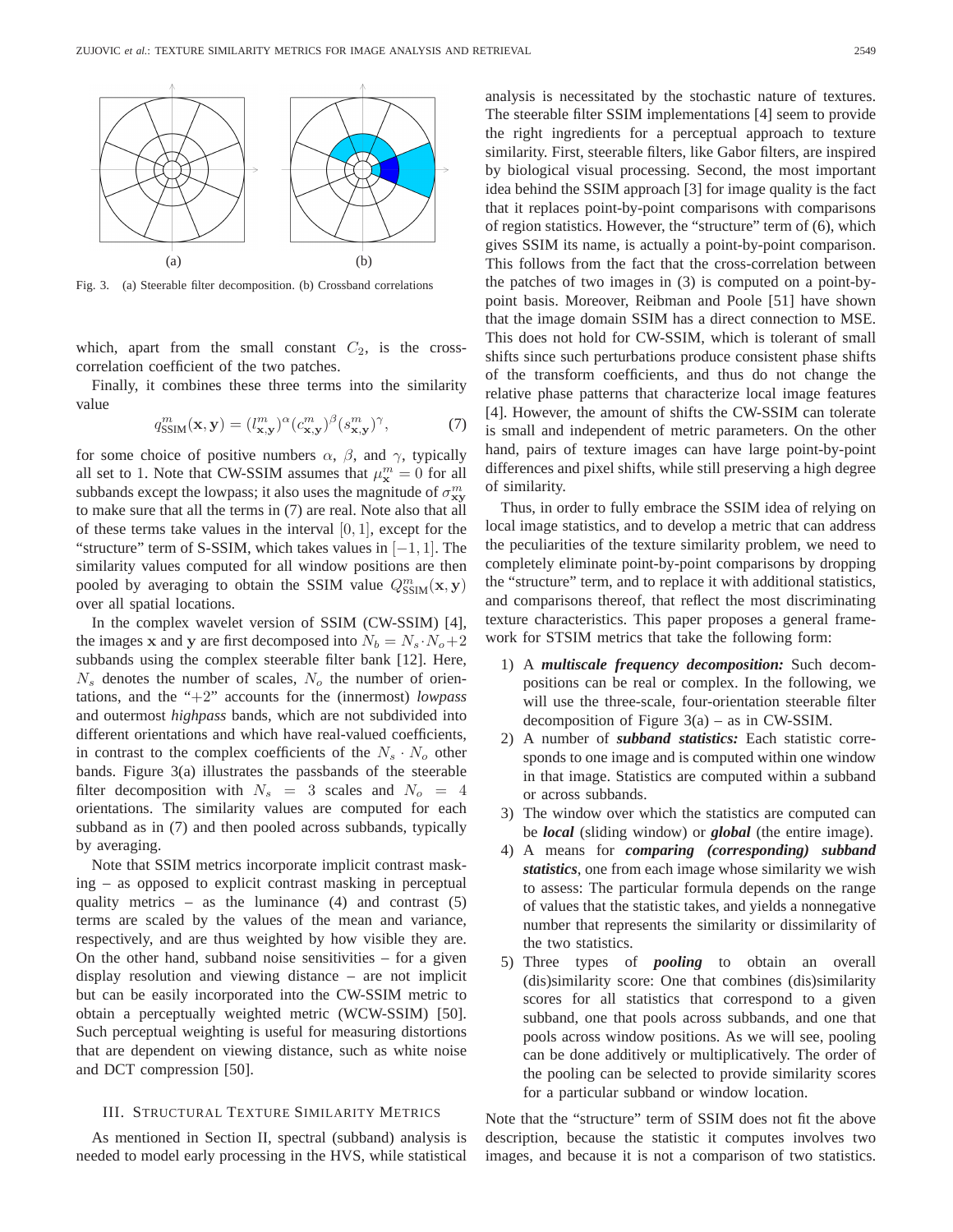Moreover, in S-SSIM, it can take negative values.

We now discuss different choices for each of these elements that result in different metric embodiments. Note that all of the metric embodiments we discuss are not scale or rotation invariant. However, if required by an application, they can be modified to account for such invariances, in combination with a scale or orientation detector.

# *A. STSIM-1*

The first structural texture similarity metric was proposed by Zhao *et al.* [5], who replaced the "structure" term of (6) in the CW-SSIM with terms that compare first-order autocorrelations of neighboring subband coefficients in order to provide additional structural and directionality information. We refer to this metric as STSIM-1.

The first-order autocorrelation coefficients can be computed as empirical averages, in the horizontal direction as

$$
\rho_{\mathbf{x}}^{m}(0,1) = \frac{\mathbb{E}\left\{ \left[ \mathbf{x}^{m}(i,j) - \mu_{x}^{m} \right] \left[ \mathbf{x}^{m}(i,j+1) - \mu_{x}^{m} \right]^{*} \right\}}{(\sigma_{x}^{m})^{2}} \quad (8)
$$

and in the vertical direction as

$$
\rho_{\mathbf{x}}^{m}(1,0) = \frac{\mathbb{E}\left\{ \left[ \mathbf{x}^{m}(i,j) - \mu_{x}^{m} \right] \left[ \mathbf{x}^{m}(i+1,j) - \mu_{x}^{m} \right]^{*} \right\}}{(\sigma_{x}^{m})^{2}} \quad (9)
$$

Diagonal and anti-diagonal terms could be computed in a similar fashion. However, STSIM-1 did not use them because they did not contribute to any significant improvements in metric performance.

Note that there is no need to consider adding higher order autocorrelations, because this would be equivalent to computing first-order autocorrelations of decimated images. However, this is effectively done when we compute the firstorder autocorrelations of the lower frequency subbands, which are lowpass filtered and decimated, which (lowpass filtering) also eliminates aliasing. Thus, by computing first-order autocorrelations on a multi-scale frequency decomposition, we are effectively computing higher-order autocorrelations.

Note also that in contrast to the variances, which are unbounded and nonnegative, the correlation coefficients are bounded and their values lie in the unit circle of the complex plane. Thus, the statistic comparison terms cannot take the form of (4) and (5). Hence, new terms were suggested in [5]:

$$
c_{\mathbf{x},\mathbf{y}}^{m}(0,1) = 1 - 0.5|\rho_{\mathbf{x}}^{m}(0,1) - \rho_{\mathbf{y}}^{m}(0,1)|^{p}
$$
 (10)

$$
c_{\mathbf{x},\mathbf{y}}^m(1,0) = 1 - 0.5|\rho_{\mathbf{x}}^m(1,0) - \rho_{\mathbf{y}}^m(1,0)|^p. \tag{11}
$$

We will refer to these as *correlation terms*. Typically,  $p = 1$ .

Note that the means, variances, and autocorrelations are calculated on the *raw*, complex subband coefficients. Since the subband decomposition (apart from the lowpass subband) does not include the origin of the frequency plane, the subbands will ordinarily have *zero-mean* over the *entire* image; however, within small windows, e.g., of size  $7 \times 7$ , this does not have to be true; thus, the means  $\mu_{\mathbf{x}}^m$  have to be computed in each sliding window, and used in the variance calculations.

For each window, the similarity scores corresponding to the four statistics are combined into one score for each subband and window location:

$$
q_{\text{STSIM-1}}^{m}(\mathbf{x}, \mathbf{y}) = (l_{\mathbf{x}, \mathbf{y}}^{m})^{\frac{1}{4}} (c_{\mathbf{x}, \mathbf{y}}^{m})^{\frac{1}{4}} (c_{\mathbf{x}, \mathbf{y}}^{m}(0, 1))^{\frac{1}{4}} (c_{\mathbf{x}, \mathbf{y}}^{m}(1, 0))^{\frac{1}{4}}
$$
(12)

Note that the exponents were selected to sum to 1 in order to normalize the metric values so that metrics with different numbers of terms are comparable [5]. The overall metric value is obtained by pooling over all subbands and spatial locations.

For spatial pooling, Zhao *et al.* [5] considered two approaches. In the "additive" approach, the metric values are averaged across all subbands. In the "multiplicative" approach, the metric values are multiplied across the subbands. In both cases, the final metric is calculated as the spatial average over all the sliding window locations.

In [5], the STSIM-1 was shown to outperform SSIM and CW-SSIM, in the sense that it provides texture similarities that are closer to human judgments.

#### *B. Selection of Subband Statistics*

In the remainder of this section, we develop metrics that extend the ideas of [5] by including a broader set of image statistics. The motivation comes from the work of Portilla and Simoncelli on texture analysis/synthesis [11], who have shown that a broad class of textures can be synthesized using a set of statistics that characterize the coefficients of a multiscale frequency decomposition (steerable filters). Based on extensive experimentation, they claim that the set of statistics they proposed are necessary and sufficient. Now, if a set of statistics is good for texture synthesis, then these statistics should also be suitable as features for texture comparisons. However, while texture synthesis requires several hundred parameters, we believe that many fewer will suffice for texture similarity.

Among the various statistics that Portilla and Simoncelli proposed, the proposed metrics adopt the mean and variance of the original SSIM metrics, the correlations coefficients of the STSIM-1 metric, and add *crossband* correlations (between subbands). The argument for adding crossband correlations lies in the fact that the image representation by steerable filter decomposition is overcomplete, and thus, the subband coefficients are correlated. More importantly, we compute the crossband-correlation statistics on the *magnitudes* of the coefficients. The raw complex coefficients may in fact be uncorrelated, since phase information can lead to cancellations. As shown by Simoncelli [52], the magnitudes of the wavelet coefficients are *not* statistically independent and large magnitudes in subbands of natural images tend to occur at the same spatial locations in subbands at adjacent scales and orientations. The intuitive explanation may be that the "visual" features of natural images do give rise to large local neighborhood spatial correlations, as well as large scale and orientation correlations [11].

The crossband-correlation coefficient between subbands  $m$ and  $n$  (excluding the lowpass and highpass bands) is computed as:

$$
\rho_{|\mathbf{x}|}^{m,n}(0,0) = \frac{\mathbb{E}\left\{ \left[ |\mathbf{x}^m(i,j)| - \mu_{|\mathbf{x}|}^m \right] \left[ |\mathbf{x}^n(i,j)| - \mu_{|\mathbf{x}|}^n \right] \right\}}{\sigma_{|\mathbf{x}|}^m \sigma_{|\mathbf{x}|}^n}
$$
(13)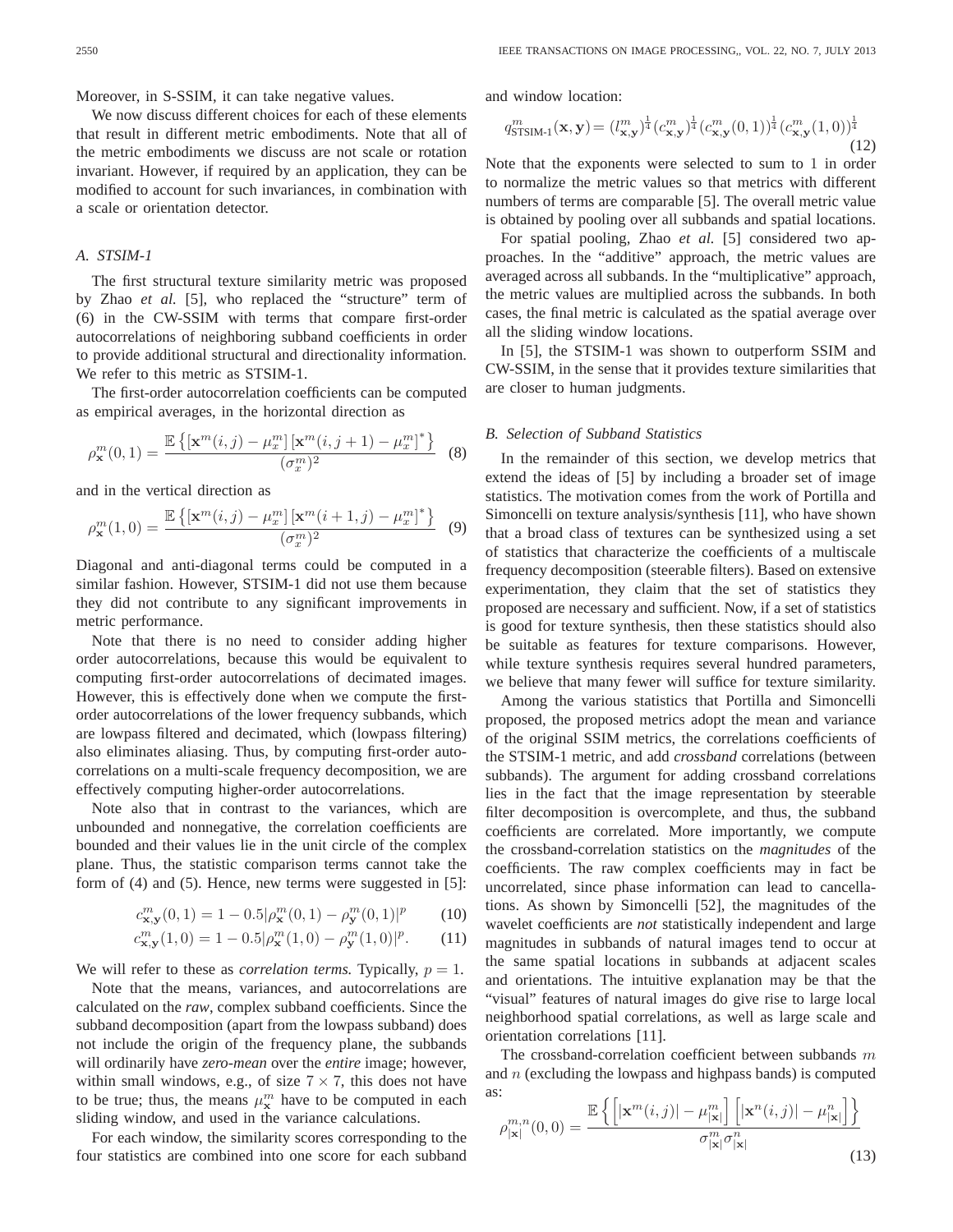Among all subband combinations, we have decided to include the correlations between subbands at adjacent scales for a given orientation and between all orientations for a given scale; an example is shown in Figure 3(b). This is in agreement with the findings of Hubel and Wiesel [53] that spatially close simple cells in the primary visual cortex exhibit amplification of the responses of cells whose preferred orientations are similar. Note that for computing crossband correlations, it is important that the subbands have the same sampling rates (number of coefficients); this can be achieved if in the steerable filter decomposition we just filter without subsampling. However, all other statistics can be computed using subsampled coefficients, provided they are normalized for pooling.

The total number of crossband correlations is equal to:

$$
N_c = N_s \cdot \binom{N_o}{2} + N_o \cdot (N_s - 1),
$$

where the first term comes from the correlations across all possible orientation combinations for a given scale and the second term comes from the correlations of adjacent scales for a given orientation. (Note that each subband in the first and last scales has only one adjacent subband.) Thus, if we use a steerable filter decomposition with  $N_s = 3$  scales and  $N<sub>o</sub> = 4$  orientations, as shown in Figure 3(b), there are 26 new subband statistics. Overall, the proposed STSIM metrics incorporate the following statistics, which are computed over the complex subband coefficients or their magnitudes. For each of the  $N_b$  subbands we compute:

- mean value  $|\mu^m_{\mathbf{x}}|$  (to make it real) or  $\mu^m_{|\mathbf{x}|}$ ,
- variance  $(\sigma_{\mathbf{x}}^m)^2$  or  $(\sigma_{|\mathbf{x}|}^m)^2$ ,
- horizontal autocorrelation  $\rho_{\mathbf{x}}^{m}(0,1)$  or  $\rho_{|\mathbf{x}|}^{m}(0,1)$ ,
- vertical autocorrelation  $\rho_{\mathbf{x}}^{m}(1,0)$  or  $\rho_{|\mathbf{x}|}^{m}(1,0)$ ,

and for each of the  $N_c$  pairs of subbands we compute

• crossband correlation  $\rho_{|\mathbf{x}|}^{m,n}$  $\frac{m,n}{|\mathbf{x}|}(0,0).$ 

for a total of  $N_p = 4 \cdot N_b + N_c = 82$  statistics.

# *C. Local Versus Global Processing*

In SSIM, CW-SSIM, and STSIM-1 the processing is done on a sliding window basis. This is essential when comparing two images for compression and image quality applications, where we want to ignore point-by-point differences, but want to make sure that local variations on the scale of the window size are penalized by the metric. Note that the window size determines the texture scale that is relevant to our problem. Thus, if the window is large enough to include several repetitions of the basic pattern of the texture, e.g., several peas, then the peas are treated as a texture; otherwise, the metric will focus on the surface texture of the individual peas. On the other hand, when the goal is overall similarity of two texture patches, then the assumption is that they constitute uniform (homogeneous) textures and the global window produces more robust statistics, unaffected by local variations. Thus, in the following, we will consider both global and local metric implementations (for all metrics except the SSIM, for which the global implementation does not provide much information [3], [50]).

# *D. Complex Versus Real Steerable Filter Decomposition*

The complex steerable filters decompose the real image x into complex subbands  $x^m$ . The real and the imaginary parts of such subbands are not independent of each other, in fact, the imaginary part is the Hilbert transform of the real part, that is, they are in quadrature. Quadrature filters are used for envelope detection and for local feature extraction in images. By applying filters in quadrature, we are able to capture the local phase information, which is consistent with receptive field properties of neurons in mammalian primary visual cortex [54].

However, Aach *et al.* [55] have shown that the spectral energy signatures from the subbands obtained with quadrature filters are linearly related to the energies obtained by the "texture energy transform," which performs local variance estimation on the image filtered with the in-phase filter. This is true when we perform the calculations over the windows that are the same size as the filter support. Thus, the same performance is expected when using either complex or real steerable pyramids when a global window is applied. For a local window, which may be different than the filter support, the conclusions from [55] no longer hold and the complex transform is favorable, given its invariance to small rotations, translations and scaling changes, as shown by Wang *et al.* [4].

## *E. Comparing Subband Statistics and Pooling – STSIM-2*

We are now ready to define STSIM-2, a metric that incorporates the statistics we defined in Section III-B. The metric will use the mean value  $|\mu_{\mathbf{x}}^{m}|$ , variance  $(\sigma_{\mathbf{x}}^{m})^2$ , and autocorrelations  $\rho_{\mathbf{x}}^{m}(0,1)$  and  $\rho_{\mathbf{x}}^{m}(1,0)$ , computed on the complex subband coefficients, and the crossband correlation  $\rho_{|\mathbf{x}|}^{m,n}$  $\binom{m,n}{|\mathbf{x}|}(0,0)$ , defined on the magnitudes. If we adopt the SSIM approach for comparing image statistics, all we need to do is add a term for comparing the crossband-correlation coefficients to the STSIM-1 metric. Like the STSIM-1 comparison terms in (10) and (11), this term should take into account the range of the statistic values and should also produce a number in the interval  $[0, 1]$ :

$$
c_{\mathbf{x},\mathbf{y}}^{m,n}(0,0) = 1 - 0.5|\rho_{|\mathbf{x}|}^{m,n}(0,0) - \rho_{|\mathbf{y}|}^{m,n}(0,0)|^p \tag{14}
$$

Again, typically,  $p = 1$ .

Note that since the crossband correlation comparison terms involve two subbands, it does not make sense to multiply them with the other STSIM-1 terms in  $(12)$ . We thus need a separate term. For a given window, the overall STSIM-2 metric can then be obtained as a sum of two terms: one that combines the STSIM-1 values over all subbands, and one that combines all the crossband correlations.

$$
q_{\text{STSIM-2}}(\mathbf{x}, \mathbf{y}) = \frac{\sum_{m=1}^{N_b} q_{\text{STSIM-1}}^m(\mathbf{x}, \mathbf{y}) + \sum_{i=1}^{N_c} c_{\mathbf{x}, \mathbf{y}}^{m_i, n_i}(0, 0)}{N_b + N_c}.
$$
 (15)

When the metric is applied on a sliding window basis, spatial pooling is needed to obtain an overall metric value  $Q_{STSIM-2}(\mathbf{x}, \mathbf{y})$ . As we saw above, spatial pooling can be done before or after the summation in (15).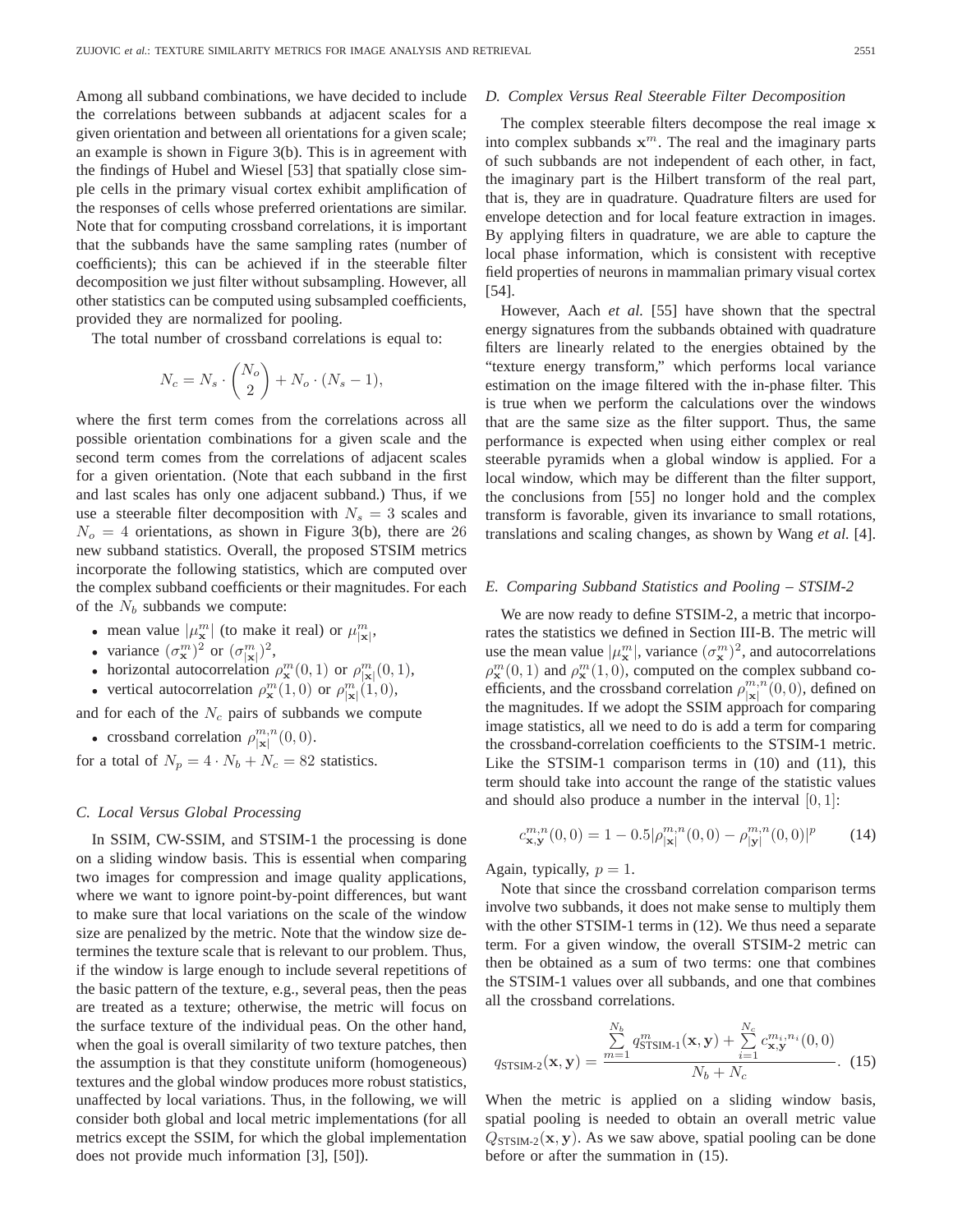#### *F. Comparing Subband Statistics and Pooling – STSIM-M*

Another approach for comparing image statistics, that is better suited for comparing entire images or relatively large image patches, is by forming a feature vector that contains all the statistics we identified in Section III-B over all subbands, and computing the distance between the feature vectors. We found that it is most effective when the statistics are computed on the *magnitudes* of the subband coefficients.

One of the advantages of this approach is that we can add different weights for different statistics, depending on the application and database characteristics. For example, we could put a lower weight on statistics with large variance across the database, thus de-emphasizing differences that are expected to be large and paying more attention to differences that are not commonly occurring. This can be accomplished by computing the *Mahalanobis distance* [56] between the feature vectors, which if we assume that the different features are mutually uncorrelated, is a weighted Euclidean distance with weights inversely proportional to the variance of each feature. We refer to the resulting metric as STSIM-M, where "M" stands for Mahalanobis. Note that as a distance this is a dissimilarity metric that takes values between 0 and  $\infty$ .

The feature vector for image or image patch x has a total of  $N_p = 4 \cdot N_b + N_c$  terms and can be written as:

$$
F_{\mathbf{x}} = [f_{\mathbf{x},1}, f_{\mathbf{x},2}, \dots, f_{\mathbf{x},N_p}]
$$

The STSIM-M metric for x and y, is then given by the Mahalanobis distance between their feature vectors  $F_x$  and  $F_{\mathbf{v}}$ :

$$
Q_{\text{STSIM-M}}(\mathbf{x}, \mathbf{y}) = \sqrt{\sum_{i=1}^{N_p} \frac{(f_{\mathbf{x},i} - f_{\mathbf{y},i})^2}{\sigma_{f_i}^2}}.
$$
 (16)

where  $\sigma_{f_i}$  the standard deviation of the  $i^{th}$  feature across all feature vectors in the database. Thus, unlike the other SSIM and STSIM metrics, computation of the distance between two texture images using STSIM-M requires statistics based on the entire database.

# IV. EXPERIMENTS

As we discussed in the introduction, one of our goals was to conduct systematic experiments over a large image database that will enable testing different aspects of metric performance. We have chosen to test metrics in the context of retrieving identical textures (known-item search), which as we argued, essentially eliminates the need for subjective experiments, thus enabling comparisons with human performance on a large database. While this seems to restrict testing to a very specific problem, we will argue that the conclusions transcend the particular application and have important consequences for other image analysis applications, including compression.

As we pointed out in Section III, the metrics we proposed in this paper are not scale or rotation invariant. Accordingly, in the experimental results, textures with different scales and orientations will be considered as dissimilar.

# *A. Database Construction*

For our experiments, we collected a large number of color texture images. The images were carefully selected to (a) meet some basic assumptions about texture signals, and (b) facilitate the construction of groups of identical textures.

To address the first point, we need a definition of texture. The precise definition of texture is not widely agreed on in the literature. However, several authors (e.g., Portilla and Simoncelli [11]) define texture as *an image that is spatially homogeneous and that typically contains repeated structures, often with some random variation (e.g., random positions, size, orientations or colors).* The textures we collected had to meet the requirement of spatial homogeneity and repetitiveness; the latter we defined as at least five repetitions, horizontally or vertically, of a basic structuring element. We also made sure that there is a wide variety of textures and a wide range of similarities between pairs of different textures.

To address the second point, we collected images of what we considered to be perceptually uniform textures, from which we cut smaller patches of identical textures – each of which met the basic texture assumptions. The group of patches originating from the same larger texture are considered to be identical textures, and thus considered *relevant* to each other in a statistical sense.

Our subjective experiments were conducted on two different texture databases, obtained from the *Corbis* [57] and *CUReT* databases [58], [59], respectively.

To construct the first database, we downloaded around 1000 color images from the *Corbis* website [57]. All of the textures were photographic, mostly of natural or man-made objects and scenes. No synthetic textures were included. The resolution varied from  $170 \times 128$  to  $640 \times 640$  pixels. Roughly 300 of those were discarded, as they did not represent perceptually uniform textures. Of the remaining 700 images, we selected 425 for the known-item-search experiments. To obtain groups of identical textures, each of the 425 images were cut into a number of  $128 \times 128$  patches. Depending on the size of the original image, the extracted images had different degrees of spatial overlap, but we made sure that there were substantial point-by-point differences, such as those shown in Figure 1. The idea was to minimize overlap while maintaining texture homogeneity. In some cases – when the original image was large enough – we downsampled the image, typically by a factor of two, in order to meet the repetitiveness requirement. A minimum of two and a maximum of twelve patches were obtained from each original texture. Overall, we obtained 1180 texture patches originating from 425 original texture images.

The second database was constructed in similar fashion using 61 images from the *CUReT* database [58], [59], which contains images of real-world textures taken at different viewing and illumination directions. We selected images from lighting and viewing condition 122 [59]. From each of the 61 images, we cut out three  $128 \times 128$  patches at random positions, making sure that the entire patch overlapped the texture portion of the image. The total number of test images was thus 183. The advantage of the *CUReT* database is that the textures were carefully chosen and photographed under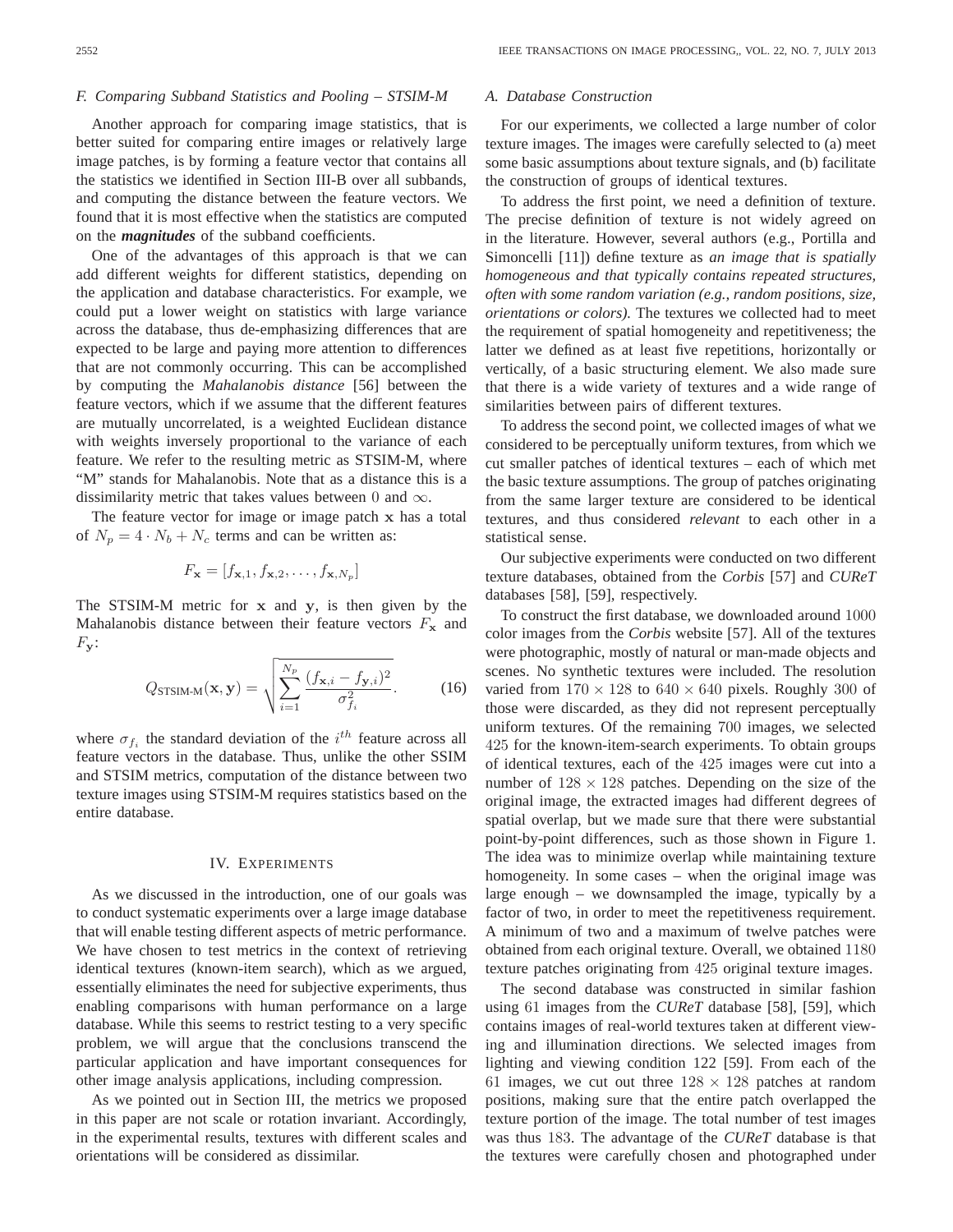

Fig. 4. Samples from the *Corbis* database

|                                     | Corbis Database |            |                         | <b>CUReT</b> Database |                   |      |
|-------------------------------------|-----------------|------------|-------------------------|-----------------------|-------------------|------|
| Metric                              | P@1             | <b>MRR</b> | $\overline{\text{MAP}}$ | P@1                   | <b>MRR</b>        | MAP  |
| <b>PSNR</b>                         | 0.04            | 0.07       | 0.06                    | 0.11                  | 0.17              | 0.17 |
| S-SSIM                              | 0.09            | 0.11       | 0.06                    | 0.06                  | $\overline{0.11}$ | 0.10 |
| <b>CW-SSIM</b>                      | 0.39            | 0.46       | 0.40                    | 0.69                  | 0.77              | 0.72 |
| $\overline{\text{CW}}$ -SSIM global | 0.27            | 0.36       | 0.28                    | 0.31                  | 0.45              | 0.35 |
| STSIM-1                             | 0.74            | 0.80       | 0.72                    | 0.81                  | 0.85              | 0.80 |
| STSIM-1 global                      | 0.86            | 0.90       | 0.81                    | 0.93                  | 0.94              | 0.90 |
| STSIM-2                             | 0.74            | 0.80       | 0.74                    | 0.81                  | 0.86              | 0.81 |
| STSIM-2 global                      | 0.93            | 0.95       | 0.89                    | 0.97                  | 0.97              | 0.95 |
| STSIM-M                             | 0.96            | 0.97       | 0.92                    | 0.96                  | 0.97              | 0.95 |
| Gabor features                      | 0.92            | 0.94       | 0.88                    | 0.96                  | 0.96              | 0.95 |
| Wavelet features                    | 0.84            | 0.89       | 0.80                    | 0.92                  | 0.95              | 0.93 |
| LBP                                 | 0.90            | 0.92       | 0.86                    | 0.93                  | 0.94              | 0.89 |

TABLE I INFORMATION RETRIEVAL STATISTICS

[61]. The MAP is calculated as follows: for each query and positive integer  $n$  less than or equal to the size of the database, we compute the fraction of the  $n$  highest ranked images that are relevant (precision), and then average these fractions over all values of  $n$  for which the  $n$ th highest ranked image was actually relevant, to obtain the MAP for that query. Finally, we average these values across all images.

In our experiments, we compared the following metrics:

- PSNR
- S-SSIM with  $7 \times 7$  local window
- CW-SSIM with  $7 \times 7$  local window
- CW-SSIM over the entire image (global)
- STSIM-1 with  $7 \times 7$  local window
- STSIM-1 over the entire image (global)
- STSIM-2 with  $7 \times 7$  local window
- STSIM-2 over the entire image (global)
- STSIM-M over the entire image (global)
- Normalized  $\ell^1$  distance on Gabor features [36]
- Kullback-Leibler distance on wavelet features [38]
- Local Binary Patterns (LBP) [62]

The implementation of the texture similarity algorithms of Manjunath and Ma [36] and of Do and Vetterli [38] were downloaded from the respective authors' websites. For simplicity, we will refer to them in tables and plots as *Gabor features* [36] and *Wavelet features* [38]. The implementation of the LBP method [62] was downloaded from the authors' website and uses the  $LBP_{8,1}^{riu2} + LBP_{24,3}^{riu2}$  combination of features. Additionally, to avoid log 0 terms causing the LBP metric to produce undefined values, any such term was replaced by  $\log 10^{-8}$ .

The results are summarized in Table I for the two databases. The highest value for each statistic is highlighted. Even though the databases are quite different, the results are qualitatively the same. Based on these results, and according to all three statistics, the global STSIM-M and STSIM-2 metrics outperform all other metrics. Note that including the extra statistics results in a substantial gain over STSIM-1. Note how poor is the performance of the point-by-point metrics (PSNR and S-SSIM). Another observation is that, with the exception of CW-SSIM, the global methods have a significantly higher performance than the local, sliding window-based ones. This can be explained by the fact that we are comparing more or less homogeneous texture images and it is in our interest

Fig. 5. Samples from the *CUReT* database

controlled conditions. More importantly for our experiments, all textures are more or less perceptually uniform. On the other hand, the variety of materials is limited. Since our primary interest is on the variety of textures rather than the detailed effects of viewing conditions, the *Corbis* database is better suited to the goals of this paper.

Figures 4 and 5 show examples of images from the two databases. In both cases, we used the grayscale component of the images. From now on, we will refer to the selected textures from the two databases as the *Corbis* and *CUReT* databases.

## *B. Performance Based on Information Retrieval Statistics*

We treat the known-item search experiment as a retrieval task: an image is queried and the similarity scores between the query and the rest of the database are ordered according to decreasing similarity. The first retrieved document is the image with highest similarity to the query; the second retrieved document is the one with the second-highest similarity, etc.

One informative measure of performance is the number of times the first retrieved image is *relevant,* i.e., it comes from the same original image and has the same label as the query. This is commonly referred to as *precision at one*. Another way of assessing metric performance is to compute the *mean reciprocal rank (MMR)*, i.e., the average value of the inverse rank of the first relevant retrieved image [60]. This measure tells us, on average, how far down the list the first relevant image is.

When there is more than one relevant image for a given query, as is the case for many of the entries of our database, the usual value to report is *mean average precision (MAP)*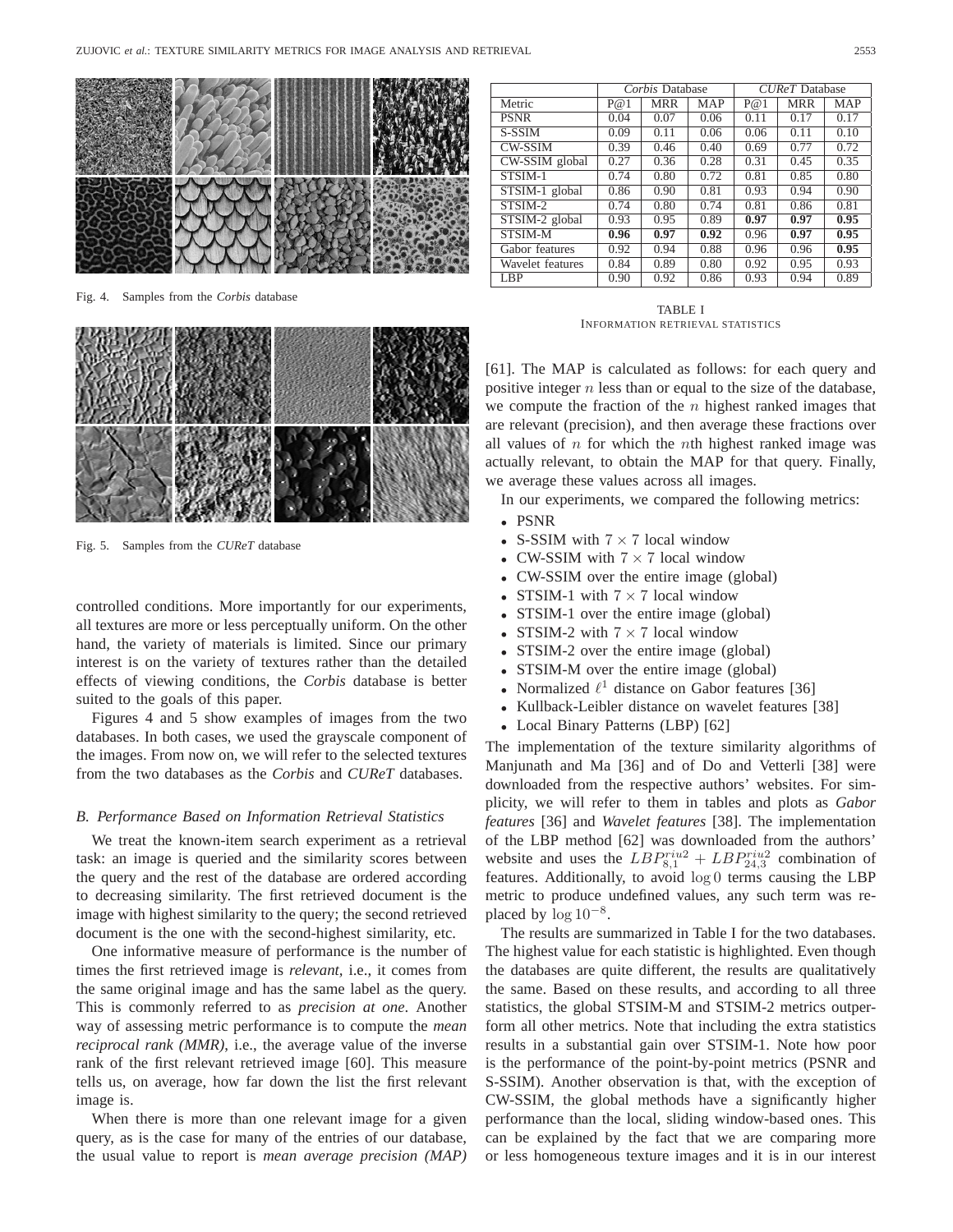| Metric                             | p-values |
|------------------------------------|----------|
| STSIM-1 local & STSIM-2 local      | 0.692    |
| STSIM-1 global & Wavelet features  | 0.098    |
| STSIM-2 global $\&$ Gabor features | 0.269    |
| <b>LBP &amp; Gabor features</b>    | 0.061    |

TABLE II COCHRANE'<sup>S</sup> Q TEST P-VALUES > 0.01 (*Corbis*)

to capture their global, overall image statistics, rather than comparing the images on a window-by-window basis. The small sliding windows may in fact not include enough of the texture image to capture its statistical regularities. This is particularly true for higher scale (coarser) textures, for which the image in a small window may not qualify as a texture. Thus, an implicit assumption is that the smallest window over which the texture statistics are computed qualifies as a texture, as we defined it earlier in this section. When this is true, the STSIM metrics are very tolerant of non-structural deformations, but when it is violated, then the performance of the metric deteriorates. To avoid such cases, the scale of the textures can either be known *a priori* or the application of STSIMs can be coupled with with a texture scale detector, so that the metric can be chosen adaptively.

## *C. Statistical Significance Tests (For Corbis Database)*

To test whether the differences in performance based on the information retrieval statistics are due to chance, we performed standard statistical tests with significance level  $\alpha = 0.01$ .

*1) Precision at One:* Since there are only two possible outcomes for each query – the first retrieved image is relevant or not – we performed the Cochrane's Q test [63] to determine the significance of the results. The test was applied to each pair of metrics, and found that all differences are statistically significant except the ones listed in Table II, for which the p-values are greater than  $\alpha = 0.01$ . Thus, the global STSIM-2 and STSIM-M metrics significantly outperform all other metrics, based on precision at one.

*2) Mean Reciprocal Rank and Mean Average Precision:* Since the MRR statistic is ordinal and MAP is non-Gaussian, we performed the Friedman test [64], [65] followed by the Tukey-Kramer Honestly Significant Difference test [66] to determine the significance of the results. The results are represented by the plots of Figs. 6 and 7, which show the mean performance ranks for each metric and the confidence intervals, for  $\alpha = 0.01$ . When the confidence intervals of two particular metrics overlap, the difference in their performance scores is not considered statistically significant. These statistical tests confirm that, based on these retrieval statistics, the superior performance of STSIM-2 and STSIM-M is not by chance due to the limited size of the database.

# *D. Performance Based on Receiver Operating Characteristic*

Another approach for comparing metric performance is to treat the known-item search problem as a binary classification problem, where the task is to determine whether two images are identical textures (null hypothesis) or not (alternate hypothesis). The test variable is the similarity value that a metric



Fig. 6. Friedman's test on mean reciprocal rank values (*Corbis*)



Fig. 7. Friedman's test on mean average precision values (*Corbis*)

produces for a pair of images. The system should then decide whether the two images correspond to identical textures by comparing the probability of the given similarity value under each of the hypotheses. The probability density functions for the two hypotheses are modeled by the histograms of metric values, one for the pairs of identical textures and one for the pairs of non-identical textures. Figure 8 (top) shows an example of well-separated distributions, that correspond to the STSIM-2 metric over the *Corbis* database. Note that the distribution for identical textures is peaky, which tells us that the metric provides similar values for similar textures irrespective of content. This is a much stronger indicator of metric performance than the retrieval statistics of Section IV-B because it establishes that there is an absolute threshold for metric values above which textures can be considered identical. On the other hand, the distribution for non-identical textures is much broader, which is expected given the variety of textures in the database. Figure 8 (bottom) shows an example of distributions with a lot of overlap; these correspond to PSNR over the *Corbis* database. Note that in addition to the overlap, the distribution for identical textures is fairly broad.

Given the probability density functions, we can compare metric performances by plotting the receiver operating characteristic (ROC) curve for each metric. The ROC curve plots the true positives rate (TPR) as a function of the false positives rate (FPR). The ROC curves obtained when the different metrics were tested on the *Corbis* database are plotted in Figure 9.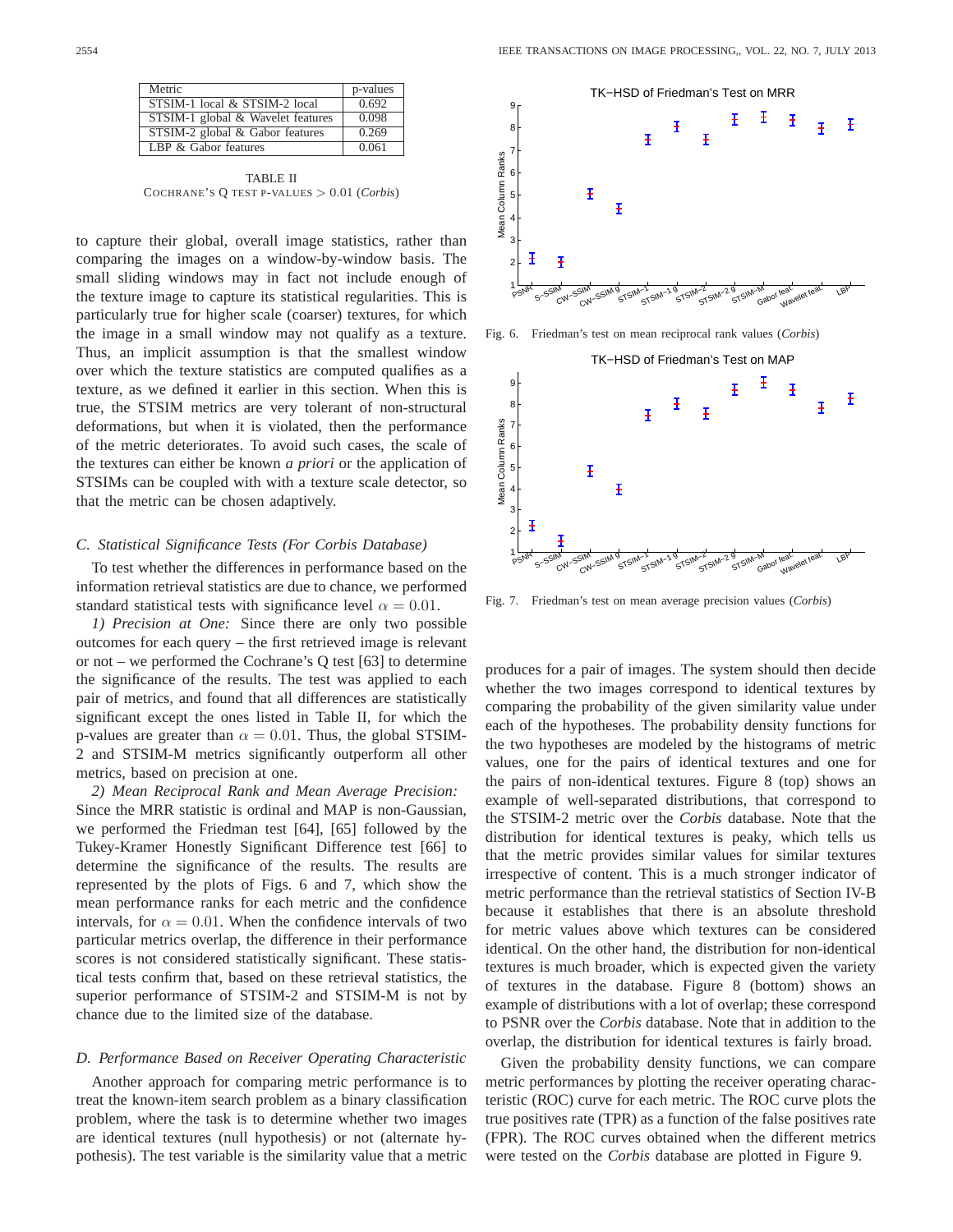

Fig. 8. Probability density functions for identical texture detection (*Corbis*)



Fig. 9. ROC curves

The area under the curves can be used as a measure of performance. Ideally, the area is equal to 1. The areas under the curves are given in Table III. Again, note that the global STSIM metrics outperform all other metrics, and that the global metrics outperform the local ones. These results are consistent with the results based on the information retrieval statistics, with one notable exception. The LBP algorithm has very poor performance. This is because while it has relatively good classification performance, it does not result in consistent similarity values, that is, it cannot be used to determine an absolute threshold for metric performance.

#### *E. Points of Failure and Future Research*

The results presented so far are quite good. However, a close study of the cases where the STSIM metrics fail to retrieve the correct image are quite revealing, as they can point to both weaknesses of the proposed metrics and strengths of the proposed approaches to texture similarity. Figure 10 shows different failure examples. It shows the query image, the best match and the first correct match. The most benign type of

| Metric         | Area  | Metric           | Area  |
|----------------|-------|------------------|-------|
| <b>PSNR</b>    | 0.753 | STSIM-2          | 0.963 |
| S-SSIM         | 0.446 | STSIM-2 global   | 0.986 |
| $CW-SSIM$      | 0.921 | STSIM-M          | 0.985 |
| CW-SSIM global | 0.910 | Gabor features   | 0.979 |
| $STSIM-1$      | 0.967 | Wavelet features | 0.836 |
| STSIM-1 global | 0.985 | L <sub>RP</sub>  | 0.625 |

TABLE III AREA UNDER THE ROC CURVE FOR *Corbis* DATABASE

failure is when the metric (STSIM-M) retrieves a texture that is quite similar to the query, like the one shown in Example A of Figure 10. Another type of failure is shown in Example B, where the retrieved image has similar statistics to the query, with the only difference being that one is quasi periodic and the other is more random. This is a common type of failure and difficult for the proposed metrics to handle. In Example C, the images have more or less the same underlying texture except for weak edges that are too sparse to be captured by highfrequency subbands and have too little contrast to be captured by the low-frequency subbands. This type of failure is also difficult for the proposed metrics to handle. In Examples D and E, the differences are more substantial, but it does not help that the orientations of the textures of the identical pairs are not well matched. Finally, some failures come from the fact that images in our database have different scales. This can be seen in Example F, where the retrieved image is a texture at a larger scale than the query image. Note that our metric weights similarity equally across scales. In general, the metric in its current form has difficulties handling textures of larger scales. There are a number of possibilities for improvement, e.g., by explicitly detecting the scale of each image.

# V. CONCLUSIONS

We developed structural texture similarity metrics, which account for human visual perception and the stochastic nature of textures. The metrics allow substantial point-by-point deviations between textures that according to human judgment are essentially identical. They are based on a steerable filter decomposition and rely on a concise set of subband statistics, computed globally or in sliding windows. We investigated the performance of a progression of metrics (STSIM-1, STSIM-2, STSIM-M) in the context of known-item search, the retrieval of textures that are identical to the query texture. This eliminates the need for cumbersome subjective tests, thus enabling comparisons with human performance on a large database. We compared the performance of the STSIMs to PSNR, SSIM,CW-SSIM, as well as state-of-the-art texture classification metrics in the literature, using standard statistical measures. We have shown that global metrics perform best for texture patch retrieval, and that the STSIM-2 and STSIM-M metrics outperform all other metrics.

# ACKNOWLEDGEMENT

This work was supported in part by the U.S. Department of Energy National Nuclear Security Administration (NNSA) under Grant No. DE-NA0000431. Any opinions, findings, and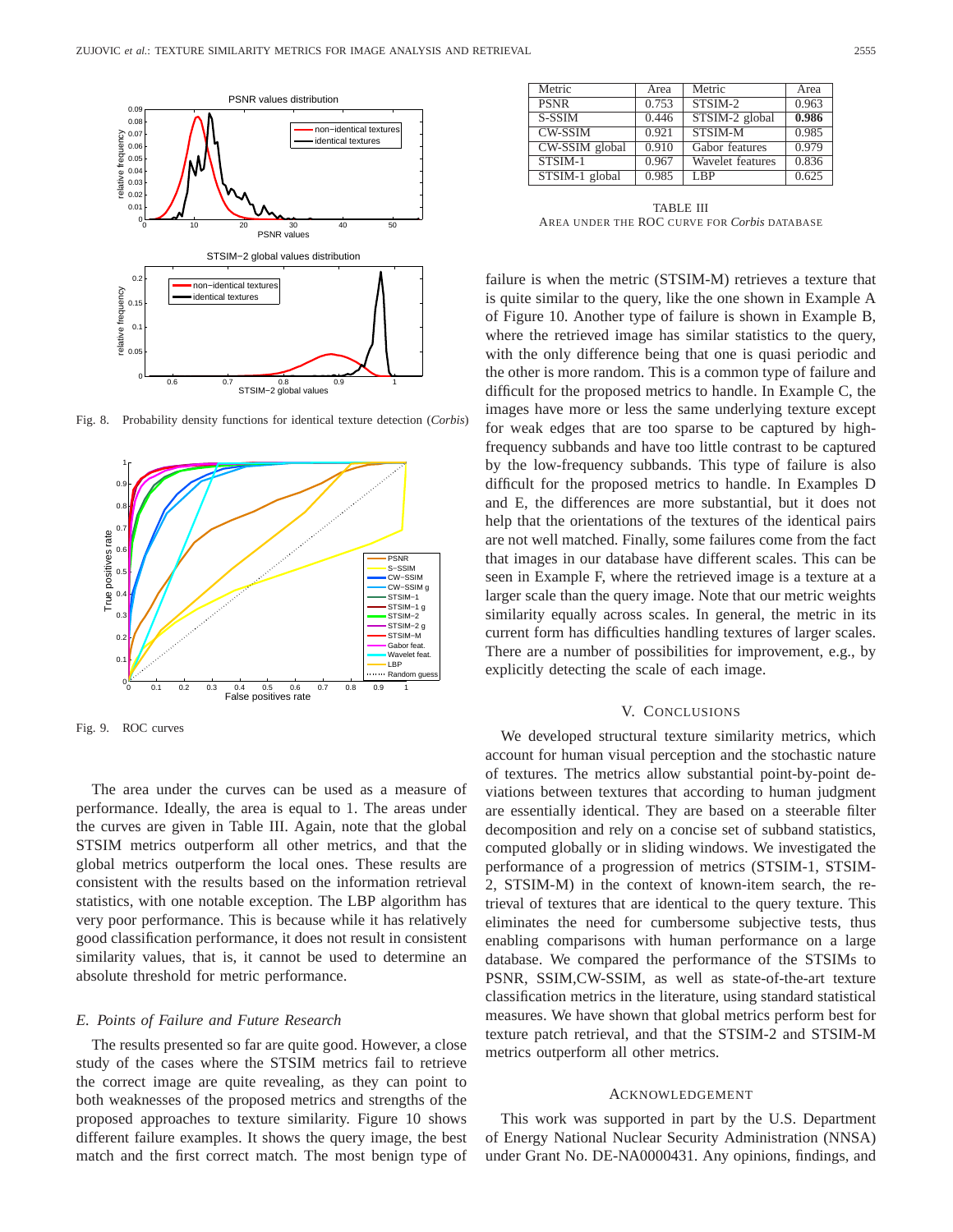

Fig. 10. Query image (left), best match (middle), first identical match (right)

conclusions or recommendations expressed in this material are those of the authors and do not necessarily reflect the views of NNSA.

#### **REFERENCES**

- [1] M. P. Eckert and A. P. Bradley, "Perceptual quality metrics applied to still image compression," *Signal Processing*, vol. 70, pp. 177–200, 1998.
- [2] T. N. Pappas, R. J. Safranek, and J. Chen, "Perceptual criteria for image quality evaluation," in *Handbook of Image and Video Processing*, 2nd ed., A. C. Bovik, Ed. Academic Press, 2005, pp. 939–959.
- [3] Z. Wang, A. C. Bovik, H. R. Sheikh, and E. P. Simoncelli, "Image quality assessment: From error visibility to structural similarity," *IEEE Trans. Image Process.*, vol. 13, no. 4, pp. 600–612, Apr. 2004.
- [4] Z. Wang and E. P. Simoncelli, "Translation insensitive image similarity in complex wavelet domain," in *IEEE Int. Conf. Acoustics, Speech, Signal Processing*, vol. II, Philadelphia, PA, 2005, pp. 573–576.
- [5] X. Zhao, M. G. Reyes, T. N. Pappas, and D. L. Neuhoff, "Structural texture similarity metrics for retrieval applications," in *Proc. Int. Conf. Image Processing (ICIP)*, San Diego, CA, Oct. 2008, pp. 1196–1199.
- [6] J. Zujovic, T. N. Pappas, and D. L. Neuhoff, "Structural similarity metrics for texture analysis and retrieval," in *Proc. Int. Conf. Image Processing*, Cairo, Egypt, Nov. 2009, pp. 2225–2228.
- [7] D. Cano and T. H. Minh, "Texture synthesis using hierarchical linear transforms," *Signal Processing*, vol. 15, pp. 131–148, 1988.
- [8] M. Porat and Y. Y. Zeevi, "Localized texture processing in vision: Analysis and synthesis in Gaborian space," *IEEE Trans. Biomed. Eng.*, vol. 36, no. 1, pp. 115–129, 1989.
- [9] K. Popat and R. W. Picard, "Novel cluster-based probability model for texture synthesis, classification, and compression," in *Proc. SPIE Visual Communications '93*, Cambridge, MA, 1993.
- [10] D. J. Heeger and J. R. Bergen, "Pyramid-based texture analysis/synthesis," in *Proc. Int. Conf. Image Processing (ICIP), vol. III*, Washington, DC, Oct. 1995, pp. 648–651.
- [11] J. Portilla and E. P. Simoncelli, "A parametric texture model based on joint statictics of complex wavelet coefficients," *Int. J. Computer Vision*, vol. 40, no. 1, pp. 49–71, Oct. 2000.
- [12] E. P. Simoncelli, W. T. Freeman, E. H. Adelson, and D. J. Heeger, "Shiftable multi-scale transforms," *IEEE Trans. Inform. Theory*, vol. 38, no. 2, pp. 587–607, Mar. 1992.
- [13] G. Jin, Y. Zhai, T. N. Pappas, and D. L. Neuhoff, "Matched-texture coding for structurally lossless compression," in *Proc. Int. Conf. Image Processing (ICIP)*, Orlando, FL, Oct. 2012, accepted.
- [14] C. T. Meadow, B. R. Boyce, D. H. Kraft, and C. Barry, *Text information retrieval systems*. Emerald Group Publishing, 2007.
- [15] M. N. Do and M. Vetterli, "Wavelet-based texture retrieval using generalized Gaussian density and Kullback-Leibler distance," *IEEE Trans. Image Process.*, vol. 11, no. 2, pp. 146–158, Feb. 2002.
- [16] T. Ojala, T. Menp, J. Viertola, J. Kyllnen, and M. Pietikinen, "Empirical evaluation of MPEG-7 texture descriptors with a large-scale experiment," in *Proc.* 2 nd *Int. Wksp. Texture Anal. Synthesis*, 2002, pp. 99–102.
- [17] Z. He, X. You, and Y. Yuan, "Texture image retrieval based on nontensor product wavelet filter banks," *Signal Processing*, vol. 89, no. 8, pp. 1501–1510, 2009.
- [18] J. Zujovic, T. N. Pappas, D. L. Neuhoff, R. van Egmond, and H. de Ridder, "Subjective and objective texture similarity for image compression," in *Proc. Int. Conf. Acoustics, Speech, and Signal Processing (ICASSP)*, Kyoto, Japan, Mar. 2012, pp. 1369–1372.
- [19] ——, "A new subjective procedure for evaluation and development of texture similarity metrics," in *Proc. IEEE 10th IVMSP Wksp.: Perception and Visual Signal Analysis*, Ithaca, New York, Jun. 2011, pp. 123–128.
- [20] J. Zujovic, T. N. Pappas, and D. L. Neuhoff, "Perceptual similarity metrics for retrieval of natural textures," in *Proc. IEEE Wksp. Multimedia Signal Proc.*, Rio de Janeiro, Brazil, Oct. 2009.
- [21] J. Zujovic, "Perceptual texture similarity metrics," Ph.D. dissertation, Northwestern Univ., Evanston, IL, Aug. 2011.
- [22] M. Tuceryan and A. K. Jain, "Texture analysis," in *Handbook Pattern Recognition and Computer Vision*, C. H. Chen, L. F. Pau, and P. S. P. Wang, Eds. Singapore: World Scientific Publishing, 1993, ch. 2, pp. 235–276.
- [23] H. Z. Long, W. K. Leow, and F. K. Chua, "Perceptual texture space for content-based image retrieval," in *Proc. Int. Conf. Multimedia Modeling (MMM)*, Nagano, Japan, Nov. 2000, pp. 167–180.
- [24] R. M. Haralick, K. Shanmugam, and I. Dinstein, "Textural features for image classification," *IEEE Trans. Syst., Man, Cybern.*, vol. 3, no. 6, pp. 610–621, 1973.
- [25] S. K. Saha, A. K. Das, and B. Chanda, "CBIR using perception based texture and colour measures," in *Proc. 17th Int. Conf. Pattern Recognition (ICPR)*, vol. 2, 2004, pp. 985–988.
- [26] T. Mita, T. Kaneko, B. Stenger, and O. Hori, "Discriminative feature cooccurrence selection for object detection," *IEEE Transactions on Pattern Analysis and Machine Intelligence*, vol. 30, no. 7, pp. 1257–1269, 2008.
- [27] M. Unser, "Texture classification and segmentation using wavelet frames," *IEEE Trans. Image Process.*, vol. 4, no. 11, pp. 1549–1560, Nov. 1995.
- [28] P. Chen and T. Pavlidis, "Segmentation by texture using correlation," *IEEE Trans. Pattern Anal. Mach. Intell.*, no. 1, pp. 64–69, 1983.
- [29] B. Julész, E. Gilbert, and J. Victor, "Visual discrimination of textures with identical third-order statistics," *Biological Cybernetics*, vol. 31, no. 3, pp. 137–140, 1978.
- [30] B. Julesz, "A theory of preattentive texture discrimination based on firstorder statistics of textons," *Biological Cybernetics*, vol. 41, no. 2, pp. 131–138, 1981.
- [31] R. L. Kashyap and A. Khotanzad, "A model-based method for rotation invariant texture classification," *Pattern Analysis and Machine Intelligence, IEEE Transactions on*, vol. PAMI-8, no. 4, pp. 472–481, July 1986.
- [32] B. S. Manjunath and R. Chellappa, "Unsupervised texture segmentation using markov random field models," *IEEE Trans. Pattern Anal. Mach. Intell.*, vol. 13, no. 5, pp. 478–482, 1991.
- [33] S. C. Zhu, Y. Wu, and D. Mumford, "Filters, random fields and maximum entropy (frame) – towards a unified theory for texture modeling," *International Journal of Computer Vision*, vol. 27, no. 2, pp. 107–126, 1998.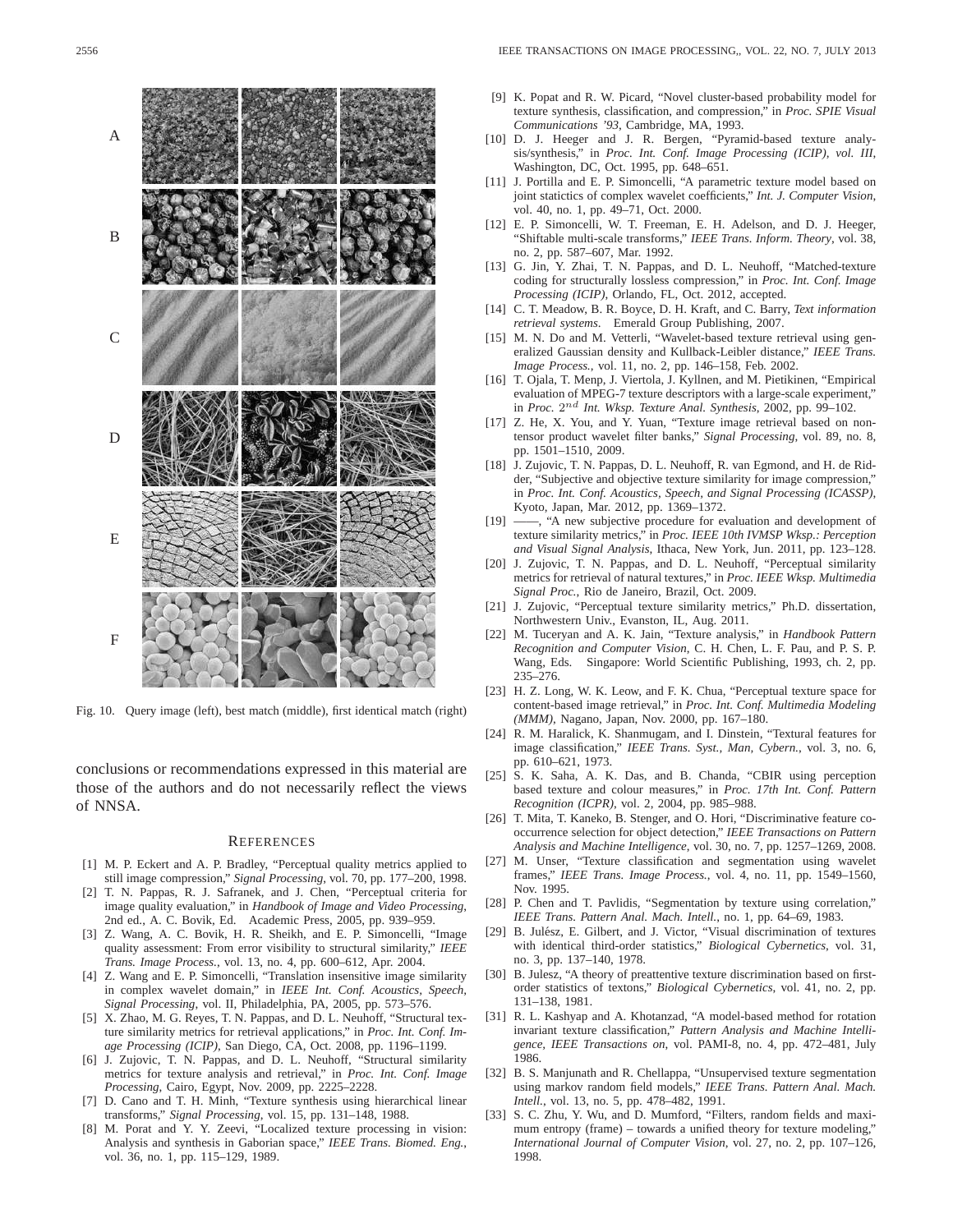- [34] P. Ndjiki-Nya, D. Bull, and T. Wiegand, "Perception-oriented video coding based on texture analysis and synthesis," in *Proc. Int. Conf. Image Processing (ICIP))*, Nov. 2009, pp. 2273–2276.
- [35] M. Clark, A. C. Bovik, and W. S. Geisler, "Texture segmentation using a class of narrowband filters," in *Proc. ICASSP*, Apr. 1987, pp. 571–574.
- [36] B. S. Manjunath and W. Y. Ma, "Texture features for browsing and retrieval of image data," *IEEE Trans. Pattern Anal. Mach. Intell.*, vol. 18, no. 8, pp. 837–842, Aug. 1996.
- [37] V. Wouwer, G. Scheunders, P. Livens, and S. van Dyck, "Wavelet correlation signatures for color texture characterization," *Pattern Recognition*, vol. 32, pp. 443–451, 1999.
- [38] M. N. Do and M. Vetterli, "Texture similarity measurement using Kullback-Leibler distance on wavelet subbands," in *Proc. Int. Conf. Image Proc.*, vol. 3, Vancouver, BC, Canada, Sep. 2000, pp. 730–733.
- [39] D. H. Hubel and T. N. Wiesel, "Receptive fields, binocular interaction and functional architecture in the cat's visual cortex," *The Journal of physiology*, vol. 160, pp. 106–154, Jan. 1962.
- [40] J. G. Daugman, "Uncertainty relation for resolution in space, spatial frequency, and orientation optimized by two-dimensional visual cortical filters," *J. Optical Soc. America A*, vol. 2, pp. 1160–1169, 1985.
- [41] J. P. Jones and L. A. Palmer, "An evaluation of the two-dimensional Gabor filter model of simple receptive fields in cat striate cortex," *J. Neurophysiology*, vol. 58, no. 6, pp. 1233–1258, Dec. 1987.
- [42] D. Dunn and W. E. Higgins, "Optimal Gabor filters for texture segmentation," *IEEE Trans. Image Process.*, vol. 4, no. 7, pp. 947–964, Jul. 1995.
- [43] J. Ilonen, J. K. Kamarainen, P. Paalanen, M. Hamouz, J. Kittler, and H. Kalviainen, "Image feature localization by multiple hypothesis testing of Gabor features," *IEEE Trans. Image Process.*, vol. 17, no. 3, pp. 311– 325, 2008.
- [44] S. Arivazhagan, L. Ganesan, and S. Priyal, "Texture classification using Gabor wavelets based rotation invariant features," *Pattern Recognition Letters*, vol. 27, no. 16, pp. 1976–1982, December 2006.
- [45] J. Mathiassen, A. Skavhaug, and K. B, "Texture similarity measure using Kullback-Leibler divergence between gamma distributions," *Computer Vision ECCV 2002*, pp. 19–49, 2002.
- [46] G. Yang and Y. Xiao, "A robust similarity measure method in CBIR system," in *Proc. Congr. Image Signal Proc.*, vol. 2, 2008, pp. 662–666.
- [47] B. S. Manjunath, J.-R. Ohm, V. V. Vasudevan, and A. Yamada, "Color and texture descriptors," *IEEE Trans. Circuits Syst. Video Technol.*, vol. 11, no. 6, pp. 703–715, Jun. 2001.
- [48] B. S. Manjunath, P. Salembier, and T. Sikora, *Texture Descriptors*. John Wiley and Sons, 2002, ch. 14, pp. 213–228.
- [49] Y. Lu, Q. Zhao, J. Kong, C. Tang, and Y. Li, "A two-stage region-based image retrieval approach using combined color and texture features," in *AI 2006: Advances in Artificial Intelligence*, ser. Lecture Notes in Computer Science. Springer Berlin/Heidelberg, 2006, vol. 4304/2006, pp. 1010–1014.
- [50] A. C. Brooks, X. Zhao, and T. N. Pappas, "Structural similarity quality metrics in a coding context: Exploring the space of realistic distortions," *IEEE Trans. Image Process.*, vol. 17, no. 8, pp. 1261–1273, Aug. 2008.
- [51] A. Reibman and D. Poole, "Characterizing packet-loss impairments in compressed video," in *Proc. Int. Conf. Image Proc. (ICIP)*, vol. 5, San Antonio, TX, Sep. 2007, pp. 77–80.
- [52] E. P. Simoncelli, "Statistical models for images: compression, restoration and synthesis," *Conf. Record Thirty-First Asilomar Conf. Signals, Sys., Computers*, vol. 1, pp. 673–678, Nov. 1997.
- [53] D. Hubel and T. Wiesel, "Ferrier lecture: Functional architecture of macaque monkey visual cortex," *Proc. Royal Society of London. Series B, Biological Sciences*, vol. 198, no. 1130, pp. 1–59, 1977.
- [54] K. Foster, J. Gaska, S. Marcelja, and D. Pollen, "Phase relationships between adjacent simple cells in the feline visual cortex," *J Physiol (London)*, vol. 345, p. 22p, 1983.
- [55] T. Aach, A. Kaup, and R. Mester, "On texture analysis: Local energy transforms versus quadrature filters," *Signal processing*, vol. 45, no. 2, pp. 173–181, 1995.
- [56] P. C. Mahalanobis, "On the generalized distance in statistics," in *Proc. of the National Institute of Science,India*, vol. 2, 1936, pp. 49–55.
- [57] "Corbis stock photography." [Online]. Available: www.corbis.com
- [58] K. J. Dana, B. van Ginneken, S. K. Nayar, and J. J. Koenderink, "Reflectance and texture of real-world surfaces," *ACM Trans. Graphics*, vol. 18, no. 1, pp. 1–34, Jan. 1999.
- [59] "CUReT: Columbia-Utrecht Refelctance and Texture Database." [Online]. Available: www1.cs.columbia.edu/CAVE/software/curet/
- [60] E. M. Voorhees, "The trec-8 question answering track report," in *In Proc. of TREC-8*, 1999, pp. 77–82.
- [61] ——, "Variations in relevance judgments and the measurement of retrieval effectiveness," *Information Processing & Management*, vol. 36, no. 5, pp. 697–716, Sep. 2000.
- [62] T. Ojala, M. Pietikäinen, and T. Mäenpää, "Multiresolution gray-scale and rotation invariant texture classification with local binary patterns," *IEEE Trans. Pattern Anal. Mach. Intell.*, vol. 24, pp. 971–987, 2002.
- [63] W. G. Cochran, "The combination of estimates from different experiments," *Biometrics*, vol. 10, no. 1, pp. 101–129, 1954.
- [64] M. Friedman, "The use of ranks to avoid the assumption of normality implicit in the analysis of variance," *J. American Statistical Association*, vol. 32, no. 200, pp. 675–701, 1937.
- [65] J. D. Gibbons, *Nonparametric statistics: An Introduction*, ser. Quantitative Applications in Social Sciences 90. London: Sage Publications, 1993.
- [66] J. W. Tukey, "Quick and dirty methods in statistics," in *Part II: Simple Analyses for Standard Designs. Quality Control Conference Papers*, 1951, pp. 189–197.



**Jana Zujovic** (M'09) received the Diploma in electrical engineering from the University of Belgrade in 2006, and the M.S. and Ph.D. degrees in electrical engineering and computer science from Northwestern University, Evanston, IL, in 2008 and 2011, respectively. From 2011 until 2013, she was working as a postdoctoral fellow at Northwestern University. Currently she is employed as a senior research engineer at FutureWei Technologies, Santa Clara, CA. Her research interests include image and video analysis, image quality and similarity, content-

based retrieval and pattern recognition.



**Thrasyvoulos N. Pappas** (M'87, SM'95, F'06) received the S.B., S.M., and Ph.D. degrees in electrical engineering and computer science from the Massachusetts Institute of Technology, Cambridge, MA, in 1979, 1982, and 1987, respectively. From 1987 until 1999, he was a Member of the Technical Staff at Bell Laboratories, Murray Hill, NJ. In 1999, he joined the Department of Electrical and Computer Engineering (now EECS) at Northwestern University. His research interests are in image and video quality and compression, image and video analysis,

content-based retrieval, perceptual models for multimedia processing, modelbased halftoning, and tactile and multimodal interfaces.

Dr. Pappas is a Fellow of the IEEE and SPIE. He has served as an elected member of the Board of Governors of the Signal Processing Society of IEEE (2004-07), editor-in-chief of the IEEE Transactions on Image Processing (2010-12), chair of the IEEE Image and Multidimensional Signal Processing Technical Committee (2002-03), and technical program co-chair of ICIP-01 and ICIP-09. He has also served as co-chair of the 2005 SPIE/IS&T Electronic Imaging Symposium, and since 1997 he has been co-chair of the SPIE/IS&T Conference on Human Vision and Electronic Imaging. In addition, Dr. Pappas has served on the editorial boards of the IEEE Transactions on Image Processing, the IEEE Signal Processing Magazine, the IS&T/SPIE Journal of Electronic Imaging, and the Foundations and Trends in Signal Processing.